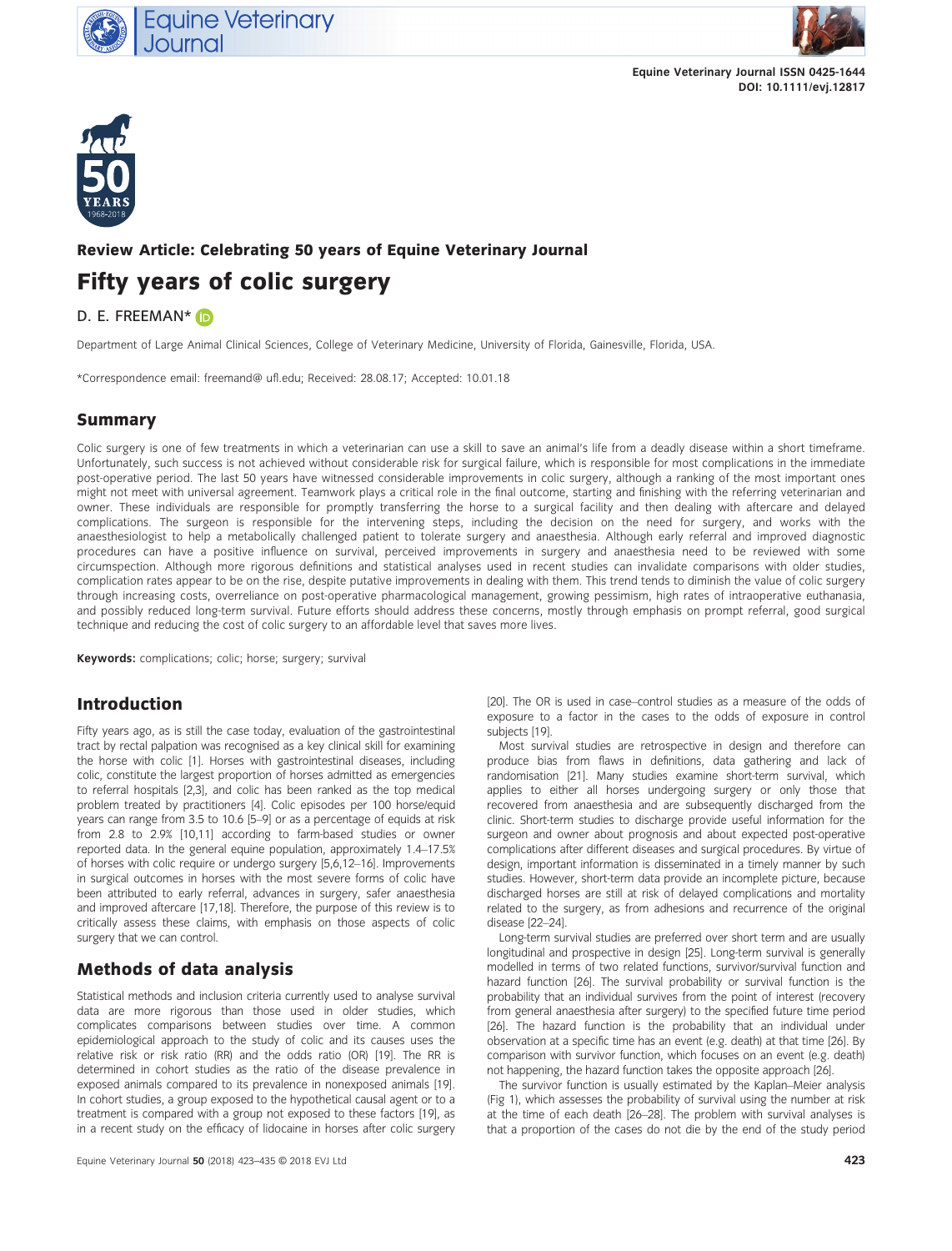

Fig 1: Kaplan–Meier survival curve after surgery to demonstrate the difference over time between two anastomoses, jejunojejunostomy vs. jejunocaecostomy. Note the rapid decline in both graphs during the early stages, which can be explained by post-operative deaths between anaesthetic recovery and hospital discharge [25]. The mortality rate then decreases over the first 100 days to assume a slower decline [25]. The fine line indicates the median survival time at 23 months for the jejunocecostomy group. Reproduced with permission from Equine Veterinary Journal Ltd. [175].

and their survival times will therefore be unknown [26]. This can also arise if a patient cannot be followed to its death by the time the study closes because it is lost to follow-up [26] for a number of reasons (e.g. sale, owner move or patient still alive at last recording interval). In such cases, the survival function extends beyond the end of the follow-up period for that individual, a situation referred to as right censoring [26]. A steep decline in survival early in the post-operative period for a disease or treatment [25] indicates a poor prognosis [26]. The 95% confidence limits of the survivor function can be determined, but these are usually wide at the end of the curve because of right censored cases [26]. The Logrank test is the most common and probably the most robust nonparametric test to compare two or more survival curves, such as those generated by two different surgical procedures or two different diseases [26,27,29].

The Kaplan–Meier analysis of survival data produces the median survival time (Fig 1), which is the time of recovery from surgery to when 50% of the subjects of interest have died [27]. The mean is not used because of the large skew that usually develops in data distribution [26]. Median survival times generated by long-term studies on colic survival differ considerably (Table 1), in contrast with survival rates for hospital discharge (see below). Median survival time is more likely to be meaningful when almost every patient has died, the number of patients is large, and the graph falls rapidly through the whole region between 70% and 30% alive [27]. These conditions are rarely met in colic survival studies. The starting point at recovery from anaesthesia is more commonly used [25,30–36] than starting at hospital discharge [37,38], because it includes cases with the highest mortality from early post-operative complications (Fig 1) [25] and therefore more accurately reflects the prognosis for the disease or its treatment [26]. An all-cause mortality is a more robust end point in survival analyses [26] than right censoring horses that die from a cause other than colic [37,38], because the latter approach relies too heavily on owner assessment of cause of death and falsely improves the survival curve [27].

The Cox Proportional Hazards Model is a survival analysis regression model that is commonly used to explore univariable and multivariable relationships in survival data in medical [29,39] and veterinary research [25]. The limitation of the univariable analysis is its focus on survival according to one factor of interest, and not accounting for the impact of confounding factors or covariates that could affect outcome [28,31]. The univariable analysis is used first to determine those variables that have a reasonable association with the disease and then these are examined further in multivariable comparisons [19,29].

In a final multivariable analysis, continuous and categorical variables with some evidence of association with survival in the univariable analysis are used to develop the final model [39,40]. If a large number of factors are to be examined, with little information about the role of each one in prognosis, stepwise methods are used [39]. One approach is backward elimination, in which all covariables are included at the start and then eliminated, and another is forward selection, in which no covariables are included but some are added according to statistical significance at some predetermined level [41]. How well the model represents the data is determined by goodness-offit [42] or a likelihood ratio test [20]. Sample size is an important consideration in such studies because small data sets might not reveal the impact of some covariables [39]. Another approach to assess covariables in survival analysis is to use stratified analyses, when appropriate, such as comparing treatment groups adjusted by strata for age effects [29].

The paucity of cases and therefore low power for analysis of survival and risk factors in a single hospital is resolved by multicentre studies, such as the randomised controlled trial (RCT) [21]. Multicentre trials should be conducted in a prospective manner to reduce bias, and they require total compliance from enrolled hospitals, investigator blinding, funding to support research-related expenses, and owner and institutional approval when an interventional design could deny one group of horses a potentially effective treatment [19,43]. In multicentre survival analyses, homogeneity of management factors is assumed across hospitals so that diagnostic procedures and treatments are close to identical [26]. This is not always true, as evident in a study that examined a standardised group of surgical colic cases from two large referral hospitals [43]. The wide range of different drugs and strategies used complicated interpretations of drug effects, breed and hospital factors constituted major sources of variability, and differences in clinician decision-making between the two hospitals were important confounders [43].

#### Survival rates reported before 2000

In one of the earliest retrospective studies of a series of cases from a single hospital, Pearson et al. [44] reported that 10 of 16 horses (63%) recovered from anaesthesia were successfully treated by surgery. In other early studies on colic surgery, mortality was greater in horses with small intestinal lesions than with more distal lesions and with strangulating obstructions compared with nonstrangulating diseases [45]. However, subsequent studies reported some evidence of improvement over time with small intestinal surgery [46,47]. A report from a German hospital on 613 horses in which colic surgery was completed (recovered from anaesthesia) from 1979 to 1981 revealed 87.7% short-term survival (alive at discharge from the hospital) for a variety of small and large intestinal lesions [48]. In those horses that had a completed surgery for small intestinal lesions, short-term survival was 82% [48].

Whereas previous studies had examined survival to discharge or shortterm survival, a study on 140 horses that had small intestinal resection and anastomosis between 1968 and 1986 included long-term survival data [30]. This study demonstrated improved survival rates in horses that had surgery towards the end of the study period, with a median survival time for surgery before 1 January 1980 of 8 days, compared with a median survival time after that date of 7.3 months (Table 1) [30]. Other signs of improvement over time in this era were reflected in clinical and laboratory findings at presentation in horses admitted after 1980 compared with previous admissions [30].

#### Survival rates reported from 2000 to 2017

Short-term survival rates in horses that had surgery of the small intestine and were allowed to recover from anaesthesia ranged from 68% to 100% in reports published between 2000 and 2017 [31,33–38,49–67]. Although these results would suggest a considerable improvement over studies from previous decades, many of the more recent studies failed to match the high survival rates reported from one hospital for small intestinal lesions before 1981 [48]. Also, the median survival times after small intestinal surgery reported after 2000 ranged widely from 18 days to 120 months (Table 1), and improvements in long-term survival between 1989 and 2017 were not evident in all studies (Table 1). This is consistent with the conclusion from another study that reported little if any change in survival after colic surgery in a 20-year period before 2003 [68]. Of some concern is evidence that cases in more recent reports probably were referred more promptly than in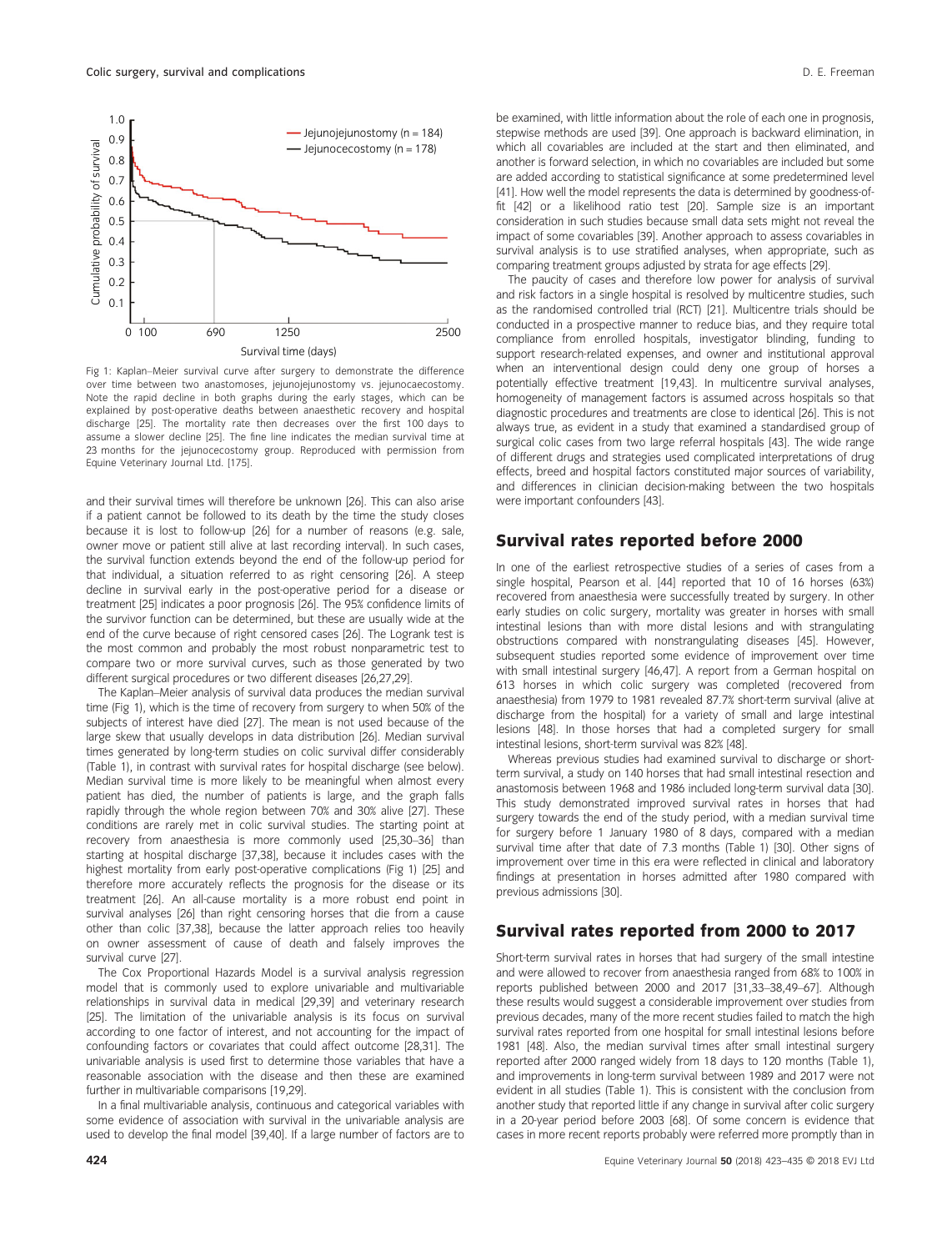| TABLE 1: Median survival times in long-term studies on small intestinal surgery |  |
|---------------------------------------------------------------------------------|--|
|---------------------------------------------------------------------------------|--|

| Authors [reference number]      | Period covered         | Type of surgery                               | Median survival time    |
|---------------------------------|------------------------|-----------------------------------------------|-------------------------|
| MacDonald et al. 1989 [30]      | 1968-1986              | Resection and anastomosis                     | 27 days                 |
|                                 | Before January 1, 1980 | Resection and anastomosis                     | 8 days                  |
|                                 | After January 1, 1980  | Resection and anastomosis                     | 7.3 months              |
| Freeman et al. 2000 [31]        | 1994-1999              | No resection                                  | >24 months              |
|                                 |                        | Jejunojejunostomy                             | >24 months              |
|                                 |                        | Jejunocecostomy                               | >24 months              |
| Proudman et al. 2002 [25]       | 1998-2000              | Epiploic foramen entrapment                   | 13.3 months             |
|                                 |                        | Ileal impaction                               | $>16.7$ months          |
|                                 |                        | Pedunculated lipoma                           | $>16.7$ months          |
|                                 |                        | Jejunal strangulation                         | $>16.7$ months          |
| Garcia-Seco et al. 2005 [32]    | 1987-2002              | Lipoma only - all treatments                  | 5 months                |
|                                 |                        | Lipoma only - jejunocecostomy                 | 3 months                |
|                                 |                        | Lipoma only - jejunojejunostomy               | $>13.3$ months          |
| Proudman et al. 2005 [40]       | 1998-2004              | All lesions - not epiploic foramen entrapment | 63 months               |
|                                 |                        | Epiploic foramen entrapment                   | 25 months               |
|                                 |                        | Repeat celiotomy                              | 16.3 months             |
| Proudman et al. 2007 [175]      | 1998-2006              | Jejunojejunostomy                             | 49 months               |
|                                 |                        | Jejunocecostomy                               | 23 months               |
| Fogle et al. 2008 [33]          | 1994-2002              | All lesions                                   | 18 days                 |
|                                 | 2003-2005              | All lesions                                   | >6 months               |
| Freeman and Schaeffer 2010 [34] | 1994-2005              | Jejunocecostomy (HS)                          | 97 months               |
|                                 |                        | Jejunocecostomy (S)                           | 96 months               |
| Freeman and Schaeffer 2011 [35] | 1993-2002              | Jejunojejunostomy (strangulated IL)           | 120 months              |
|                                 |                        | Jejunojejunostomy (strangulated CL)           | 72 months               |
|                                 |                        | Jejunojejunostomy (nonstrangulated IL)        | 10 months               |
| Freeman et al. 2014 [36]        | 1996-2011              | No resection - strangulating lesions          | 120 months              |
| Salem et al. 2016 [20]          | 2004-2014              | Epiploic foramen entrapment                   | 12.3 months             |
|                                 |                        | Ileal impaction                               | $>26.7$ months          |
|                                 |                        | Pedunculated lipoma                           | $>26.7$ months          |
|                                 |                        | Idiopathic focal eosinophilic enteritis       | >26.7 months            |
| Bauck et al. 2017 [184]         | 1998-2015              | Repeat celiotomy after jejunal strangulation  | 90 months               |
| Tapprest et al. 2017 [69]       | 2011-2014              | NS - Mortality in French horses               | 150 months <sup>a</sup> |
|                                 |                        | NS - Mortality in French horses               | 172 monthsb             |

Data are provided in chronological order with median survival times reported in some studies or determined from Kaplan–Meier graphs (Fig 1) and were converted to months when ≥30 days. All data were from point of recovery from anaesthesia. IL, Interrupted Lembert; CL, Continuous Lembert; HS, Handsewn anastomosis; NS, No surgery; S, Stapled anastomosis; When median survival time is recorded as > the specified time period, follow-up ended at that time, so the true median survival time was not reached.

an this citation, data are for saddle horses ≥2 years old as determined from the survival curve with 0.5 as the median.

<sup>b</sup>This is from the same citation but given as the mean and median ages at death in supplementary data.

the past [30], which should have improved their survival rates (see below). However, some more recent data reveal median survival times after small intestinal surgery of 120 months [35,36], close to the median survival times determined in saddle horses in a large equine population (Table 1 [69]).

Recent studies reveal a high rate of return to resuming or starting in a sporting activity (76–86.1%) in horses that are discharged after colic surgery, and that 65–83.5% can achieve the same or a better performance level after surgery according to their owners [62,70–73]. One study reported that Thoroughbred racehorses had similar performance variables after colic surgery as their untreated cohorts [74]. These findings are comparable to the rates of 93–94% return to intended activity for survivors between 1976 and 1991 [75,76], although comparisons between studies can be challenged by differences in populations and definitions.

#### Survival rates in last 50 years

When the preceding information is considered, reported survival rates during the last two to three decades might represent a slower gain compared with progress made in the previous decades. However, the starting point for early improvements approximately 50 years ago was from a pronounced nadir [30,44–46]. Also, many advances in colic surgery have emerged that should improve survival in the future. Evidence that old horses are equally as likely to survive colic surgery as

young horses [55,77,78], and foals can have discharge rates comparable to adults [73,79] should improve access to surgery in these groups. Modern absorbable suture materials and methods of application, as well as post-operative wound protection and support have reduced complications related to the abdominal incision [80–82]. The favourable response to nonsurgical treatment of common colonic diseases, such as right dorsal displacement of the colon (RDDC [83]) and nephrosplenic entrapment (NSE [84]) represent advances in management of colic. Recognition of the risk for colonic displacements to recur, such as RDDC [24] and NSE [85], has led to surgical prevention by colopexy [86] or colon resection [87]. Although laparoscopy is beyond the scope of this review, many laparoscopic methods have been developed to prevent recurrent colic, such as nephrosplenic space ablation [88], vaginal ring closure [89], and closure of the epiploic foramen by a mesh implant [90] or titanium helical coils [91]. Insertion of a specially constructed mesh at time of open correction of EFE represents a simple method of preventing recurrence of this disease [92]. Improvements in diagnosis will be addressed below.

### Role of early referral in survival

The major benefit of early referral is reducing the severity of tissue injury and resulting endotoxaemia/systemic inflammatory response syndrome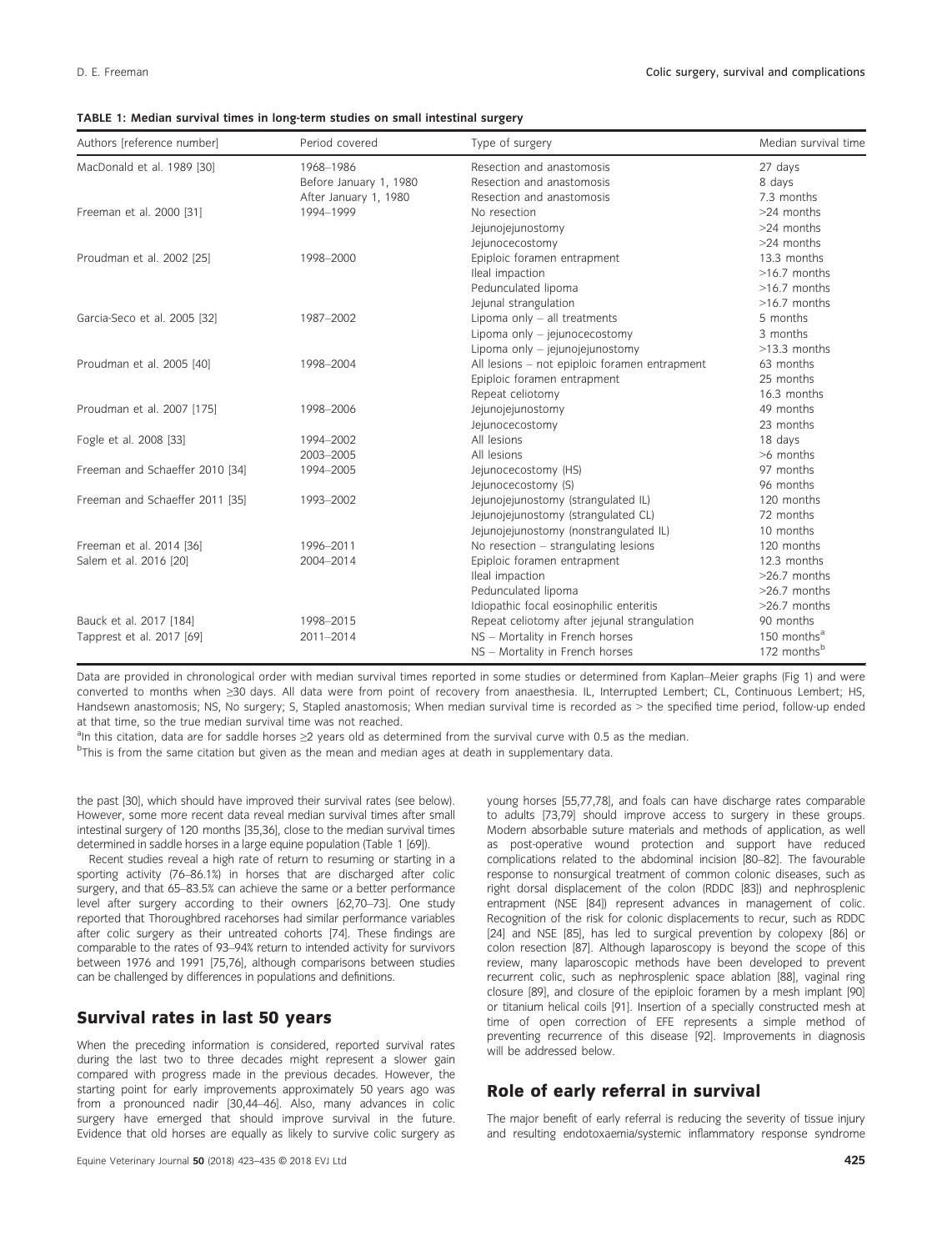(SIRS) on admission [20,30]. Failure to refer promptly leads to deteriorating cardiovascular status, reflected through such negative prognostic indicators as elevated PCV [20,93–96], elevated heart rate [20,30,94,95,97,98], decreased total protein [40,52] and increased plasma lactate concentration [99,100].

The effect of early referral on survival is difficult to assess because measurable data are not readily obtained and the relationship between duration of colic and post-operative survival tends to follow a nonlinear pattern [56,76,93,101]. This pattern can be explained by the nature of diseases involved. For example, a horse with a severe and acute abdominal disease is usually referred without delay, but such diseases can have low survival rates [68], e.g. large colon volvulus (LCV). In contrast, when colic persists for several days, the underlying disease is generally less severe, such as a colon displacement or impaction, and is associated with less tissue damage and a more rapid recovery [68].

In one study, horses admitted after 1980 had lower reflux volume, PCV, and heart rate, and higher total leukocyte count at presentation compared with previous admissions [30]. These changes were associated with an improved survival over these timeframes [30], and probably marked the time point when the benefits of prompt referral became evident. An improvement in survival rates and a corresponding decrease in intraoperative euthanasia in horses with LCV over time [102] could also be attributed to a trend towards earlier referral in the recent cases. This is consistent with a study on horses with LCV that demonstrated an 86% survival rate associated with a decrease in colonic biopsy score by  $\sim$  0.5 per year, also attributed to earlier referral [103]. In a recent study on Thoroughbred mares with LCV, in which the overall survival to discharge was 88%, colic duration before admission was significantly related to survival [96]. Such survival rates for LCV are considerable improvements over the 34.7% reported in an earlier study, in which delays in referral were considered responsible for the poor outcome [104].

The favourable survival rates reported when strangulated small intestinal segments were judged to be viable and not require resection [32,36] clearly demonstrate the benefit of surgery before irreversible intestinal damage has developed. In one study, the mean duration of colic was significantly less for those horses that did not require a resection versus those that did [31]. Also early referral could reduce the risk of complications, such as post-operative reflux (POR) after strangulating lesions and diarrhoea after nonstrangulating lesions [105].

Some small intestinal strangulations might benefit from early referral through easier correction. For example, a 92% survival has been reported in horses treated by closed manual reduction of an inguinal hernia [106], compared with a short-term survival rate of 56–85.1% for those treated by surgery [51,56,68,107–111]. Presumably closed manual reduction is possible early in the disease course whereas surgery is required for hernias of sufficient duration to incur ischaemic damage [106]. In one multicentre study of this disease, 69% of affected horses survived if admitted before 10 h from onset of pain compared with 29% in those admitted later [107]. In 143 horses with entrapment in the epiploic foramen (EFE), surgery performed within 8 h from onset of colic had a survival rate of 75.6%, compared with 45.1% survival with surgery 12 h or more after onset [112]. Results of one study identified some referring veterinarians whose surgical colic cases had a higher risk of intra-operative death than others [98], possibly because of delays in referral. More encouraging was the finding in a recent study that 96% of horses that had surgery for colic had one visit by a veterinarian at the farm [16], which would suggest that referring veterinarians can accurately identify those cases that should undergo surgery and could refer them promptly.

#### Role of diagnostic procedures

In the last 3 decades, ultrasonography has emerged as a simple, accurate, noninvasive, and widely used method of diagnosing intestinal diseases in horses [113]. Examples of these are colonic displacements [114,115], colon entrapment over the nephrosplenic ligament [116], small intestinal strangulation [113], intestinal thickening [117], intussusceptions of small [118] and large intestine [119], ascarid burden [120], obstructive cholelithiasis [121], intra-abdominal haemorrhage, peritonitis, visceral rupture [122] and many others. A major advantage of ultrasonography is safe assessment of an animal unsuitable for palpation per rectum because of size and temperament. It can also provide useful information on intestinal motility [123].

Although systemic lactate has long been recognised as a peritoneal [124] and systemic marker of poor tissue perfusion and anaerobic metabolism in horses [125–127], current analysers facilitate its rapid and accurate measurement in these fluids in horses with colic [128–130]. An elevated ratio of peritoneal fluid lactate to systemic lactate has improved diagnosis of ischaemic intestinal lesions [128] and assessment of prognosis for survival after surgery [130]. Systemic lactate can be used to guide volume expansion [131,132] and to assess recovery after colic surgery [74,99,100,132,133].

Epidemiological studies have improved our understanding of different types of colic and their causes [21], but also have yielded information of diagnostic value. For example, horses with compatible clinical and other findings can be identified by disease risk, such as recent coastal Bermuda grass hay consumption (ileal impaction [134]), old age (strangulating lipoma [135]), crib-biting (epiploic foramen entrapment [136–138]), American miniature horse and other small breeds (fecalith in small colon [139]), and origin from same premises as other cases with similar signs and confirmed diagnosis (grass sickness [140]).

### Role of anaesthesia in survival

Despite improvements in facilities, monitoring equipment, ventilators, training and available drugs, anaesthesia-related fatalities for elective equine cases over the last 4 decades have remained at 0.9% or one death/ 111 anaesthetics [141–143], with ranges from 0.08% to 1.8%, [144–152], depending upon study design and definitions of mortality [143]. This rate is between 10- and 1000-fold greater than the mortality rate with anaesthesia for cats, dogs and human beings [143]. When emergency cases, such as colic surgery or Caesarean section, are included, mortality for horses ranges from 0.24% [152] to 19.5% [141,151]. The most common causes of death related to anaesthesia are cardiac arrest, fractures in the recovery stall [149] and postanaesthetic myopathy [152].

The use of isoflurane instead of halothane in recent years and the associated decrease in cardiovascular depression should improve survival. However, no significant difference in anaesthesia-related mortality could be shown between these inhalants in one study, except that isoflurane was possibly safer in young horses and reduced death from cardiac arrest, particularly in high risk cases [149]. Recent studies on isoflurane and sevoflurane for anaesthesia maintenance report fewer intraoperative cardiac arrests compared with reports from older studies on halothane [143]. In other studies on anaesthesia for colic, different anaesthetic induction agents and protocols, inhalation maintenance agents, administration of dobutamine or phenylephrine and intermittent positive pressure ventilation had no significant effect on outcome [98,153]. Nonetheless, these probably constitute important improvements in anaesthesia of horses with colic.

Over the timeframe of this review, one important advance in anaesthesia for horses with colic is the use of inhalant anaesthetics instead of chloral hydrate as in the preceding decades [45]. Also, the original version of balanced anaesthesia incorporated a muscle relaxant with halothane [154], possibly a less humane and less effective means of reducing cardiovascular depression from the inhalant than current protocols with continuous rate infusion with lidocaine and other agents [155,156]. Another improvement in equine anaesthesia is an apparent reduction in postanaesthetic myopathy, in both prevalence and severity [19].

If another Confidential Enquiry into Peri-anaesthetic Equine Fatalities (CEPEF-4) is conducted in the near future, this could include critical incident reporting (CIR), an approach that could help identify and correct problem areas in equine anaesthesia [142]. Safer anaesthetic techniques and reduction of human error through training and use of monitoring devices, guidelines, standards and checklists could also reduce anaesthesia-related mortality in horses [142,143]. Also, the future offers considerable promise in improving ventilatory support of the anaesthetised horse, based on a substantial growth in our understanding of pulmonary pathophysiology during anaesthesia [157].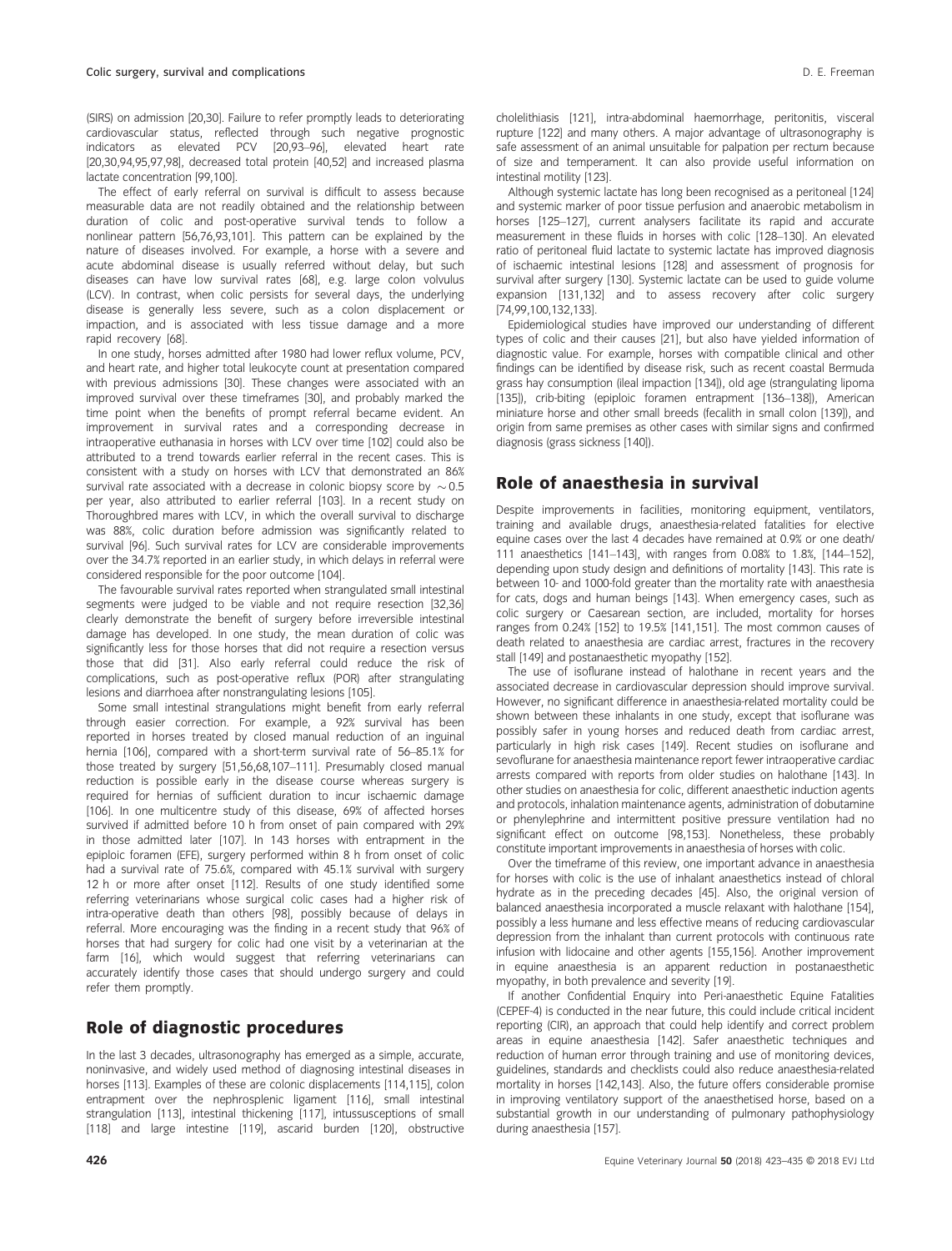### Survival according to segment affected

To provide sufficient power for statistical analyses, many studies group all intestinal segments and diseases together, which ignores the wide variation in survival and complication rates between and within segments. For example, survival rates are higher after surgery for large versus small intestinal obstructions in adult horses [56,68,71,75,101,158] and foals [159,160] and the number of large intestinal lesions can be double that of small intestinal lesions in hospital-based studies [25,56,59,63,68,72,161– 165]. Nonstrangulating obstructions account for a larger proportion of all diseases in the large intestine [56,76,78,161,165] than they do in the small intestine [31,37,52,56,71,77,166] and can have short-term survival rates ≥88% [24,59,63,88,167]. Both NSE and RDDC were not described in the English literature before 1977 [168,169], but their prominence in recent studies and favourable outcomes associated with them could explain improved overall survival from colic surgery over the last half century [24,63,68,76–78,81]. Therefore, such studies that group all intestinal segments together might not detect a lack of improvement in small intestinal surgery.

#### Role of intraoperative euthanasia

The role of intraoperative euthanasia in colic surgery deserves close scrutiny, because this process creates a selection bias that could spuriously improve survival rates compared with survival of all horses that undergo anaesthesia [63,81]. From 40 to 55% of surgical mortalities can be caused by death or euthanasia during surgery [68], with euthanasia usually for financial reasons and poor prognosis [63]. These deaths can account for 26–27% of all horses treated surgically [63,68], almost twice as many with small intestinal lesions compared with large intestinal lesions [71,160]. In one study, LCV and strangulating lipoma were the most common lesions in horses that were euthanatised intraoperatively after discussion with the owners about a poor prognosis [56]. Inappropriate decisions for intraoperative euthanasia could be based on misconceptions about effects of age on recovery [77,78], effects of surgery on athletic performance, or of disease on prognosis. Surgeon bias can be critical, such as an aversion to jejunocaecostomy [57] or a negative assessment of prognosis based on finding nonviable intestine [67,77,170]. Therefore, survival data should be provided for all horses that undergo surgery, not simply those that recover from anaesthesia.

Intraoperative euthanasia could represent a hidden source of failure and could deny a lifesaving surgery to many horses with a treatable lesion. Financial constraints are valid arguments against a difficult surgery with a fair prognosis (e.g. large colon resection) but are largely created by the profligate use of questionable but costly post-operative medications after small intestinal surgery [18]. More disconcerting still is the impression that intraoperative euthanasia has become more prevalent over time within hospitals [171] and between hospitals [47,67,68,113,170]. An approach that eschewed intraoperative euthanasia for small intestinal strangulation has produced favourable survival rates [34,35], suggesting that giving more horses a chance of completed surgery could be justified.

#### Role of surgical procedures and anastomosis

Correction by reduction, enterotomy, decompression or manipulation as only treatments have a better prognosis than resection and anastomosis in most studies [31,32,36,50,56,59,67,172]. Studies on jejunojejunostomy in horses treated between 1989 and 2010 reported survival rates of 85.7–95% after this surgery [31,35,37,52,53,57,173]. However, the broad ranges reported for POR of 0 [31,35] to 63% with this anastomosis [37,53,57,62,173] would imply that an opportunity exists for improvement in technical aspects of this procedure. Jejunocecal and ileocecal anastomoses can constitute 32–68% of all small intestinal anastomoses [30,31,37,52,112] and can adversely affect outcome compared with other anastomoses [30,31,34,37,49,51,52,54,56,59,64,67,172,174,175]. However,

recent studies have documented short-term outcomes of 80 [38] to 91% [34], with good long-term survival rates (Table 1).

Although resection of all the strangulated colon is usually impossible with LCV, major benefits of this procedure are debulking devitalised tissue, thereby reducing the severity of post-operative endotoxaemia [87]. One of the most difficult aspects of this surgery is the lack of clinical and laboratory guidelines to assess colonic viability and hence the need for resection [87,176,177]. Despite survival rates of 68–77% after completed colon resection [176–178], resection was not found to be statistically associated with an increased likelihood of short-term survival in a recent study [179].

#### Post-operative complications and mortality

A triphasic pattern of survival has been identified after colic surgery (Fig 1), with most deaths in the first 10 days after surgery [25], when early postoperative complications could impact cost of treatment and survival [33,56,179]. However, little progress seems to have been made in reducing post-operative complication rates [180,181]. This is discouraging when the improved condition of horses at admission is considered, as well as the large array of post-operative medications at our disposal with putative ability to reduce complications (see below).

One of the most common complications of small intestinal surgery is POR, with a prevalence rate that varies widely from 10 to 73% [181], with evidence of unchanging or increasing prevalence over time (Fig 2 [20,33,52,163,164,171]). This last finding is difficult to reconcile with the trend towards early referral and presentation of horses in better overall condition over recent time periods (see above). Post-operative reflux probably spawns all other complications [52,181], is expensive to treat, prolongs hospitalisation, and has an adverse effect on the rate of post discharge colic [22] and survival [20,22,33,52,68,179]. Horses that develop POR can be 28.2–29.7 times less likely to survive than those without [52,166] and euthanasia for POR has been reported at 30% to 66% of affected horses [25,166,182]. Although intestinal inflammation induced by surgical manipulation is considered a possible cause of POR [183], the role of this process might be overestimated [181] relative to physical obstruction amenable to repeat celiotomy [184]. The possibility that POR is a multifactorial disease rather than simply a functional disorder should redirect management from medical treatment to surgical prevention [181].



Fig 2: Bar graph of percentage of horses treated for small intestinal disease in four different hospitals (A–D) showing a lack of change or an increase in the percentage of horses that developed POR (actual percentages in bottom row of table) over 10- to 15-year time spans in each hospital. Each hospital used the same inclusion criteria for POR at each time period. Years covered in each report follow the letter designation and references are: 164, 165 (A,A'); 33, 52, 182 (B); 37, 162 (C); and 20 (D). A' indicates that data from hospital A were combined with data from another hospital that reported a lower prevalence of POR [165].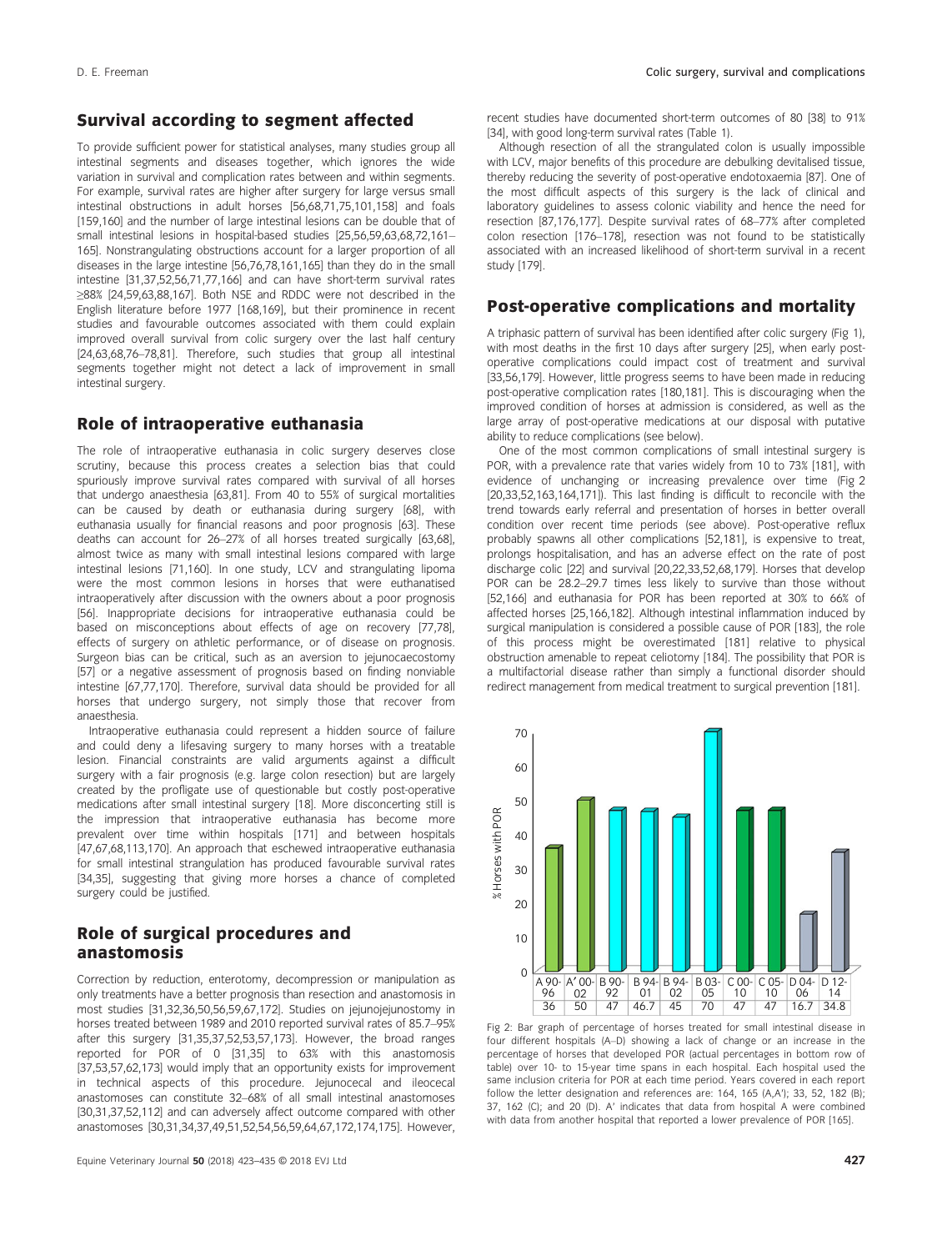Post-operative colic (POC) has been reported in ≤61% of horses following small intestinal resection and anastomosis [52,53,118] and in ≤42% in horses with strangulating large colon lesions [178,185]. This complication can increase post-operative fatality after small intestinal surgery by 1.3 times compared with horses that do not develop this complication [33]. The number of colic episodes in the remainder of a horse's life after colic surgery can vary considerably from none to multiple, with almost half the discharged horses in one study being free of colic in the first year after small intestinal surgery [51]. In other studies, up to 32% of horses discharged had colic, either as single or multiple events [25,63,68]. Although adhesions or anastomotic problems could explain this complication in horses discharged after surgery, the comparable rate with cases treated medically in one hospital [68] would suggest that more complicated issues are involved.

#### Serosal adhesions – a success story?

Adhesions after colic surgery can go undetected, especially because horses with post-operative colic can be euthanised without necropsy [186] and adhesions are not the only cause of colic after discharge [23]. Nonetheless, the current rate of adhesion formation is regarded as approximately 6–13% after small intestinal surgery [31,76,187], compared with 22% in an early study [188]. The survival pattern, low rate of colic after hospital discharge, and the low rate of adhesion formation at necropsy after hospital discharge in interrelated small intestinal studies would suggest that intra-abdominal adhesions in horses might be less common than once thought [31,34–36]. Despite evidence to the contrary in one study [23], adhesions are more common after small versus large intestinal surgery in horses [76,186].

Although omentectomy has been recommended to prevent adhesions, omental adhesions are a rare cause of colic [187,188]. Also, the concern that the potentially more dangerous bowel to bowel or bowel to mesentery adhesions might replace omental adhesions could be an argument against omentectomy [186]. Research has demonstrated that various solutions and antiadhesive barriers or membranes can prevent adhesions in end-to-end anastomoses in equine small intestine or in abraded small intestine [189–195] and might decrease morbidity and mortality from ischaemic intestinal diseases in horses [190]. In clinical studies on small intestinal surgery, intra-abdominal infusion of sodium carboxymethylcellulose (CMC) significantly improved survival rates [105] and a combined hyaluronate (HA) CMC membrane applied to an anastomosis reduced colic and mortality from colic [35]. However, these were retrospective studies and therefore subject to bias, lacked randomisation, had inconsistencies in surgical procedures between groups, and lacked information through necropsy or repeat celiotomy [35,105]. The (HA) CMC membrane is expensive, can only be applied to a small area, such as the primary lesion or anastomotic site, and can impair healing in human intestinal anastomoses [196]. Also, adhesions can form at distant sites, thereby suggesting a more pan-abdominal approach be taken to adhesion prevention rather than focus on the anastomosis [23].

Although application of a mesenteric flap around an anastomosis has been tested as an antiadhesive barrier in the research [197] and clinical settings [198], risks of mesenteric and anastomotic distortion with this procedure might outweigh the benefits [199]. PERIDAN™ is a purified fucoidan with antiadhesive, anticoagulant properties that can be applied safely to equine peritoneum, although its ability to prevent adhesions in horses is unknown [200]. Intraperitoneal heparin therapy seemed to reduce intra-abdominal adhesion formation in one study [22], but univariable analyses were used, so the role of confounders is unknown. Intravenous and subcutaneous injection of heparin decreased adhesions in an ischaemic jejunal model in a study on ponies [201] and intravenous dimethylsulphoxide alone and flunixin meglumine, potassium penicillin and gentamicin combined reduced adhesions in an ischaemia-reperfusion model in foals [202]. Post-operative repeated peritoneal lavage reduced adhesions induced experimentally by jejunal abrasion in mature horses [203]. However, the extent that many of these treatments are used clinically is unknown and clinical trials on their efficacy are lacking.

#### Role of post-operative pharmacological management

Perceived improvements in survival rates with colic surgery have been attributed to improved pharmacological management of the horse postoperatively [18], especially with treatments designed to prevent adhesions [203], POR [166,204], endotoxaemia/SIRS [205] and reperfusion injury [206]. This assessment is flawed in many ways. Firstly, so many drugs are given routinely under current systems of post-operative care that the benefits of any of them cannot be deduced [166]. Secondly, there are few if any welldesigned studies that show a benefit of any drug treatment. Thirdly, low complication and high survival rates after colic surgery achieved through a parsimonious approach to post-operative drug therapy [31,34–36] at least challenge the notion that aggressive post-operative drug therapy plays an important role in survival. The strongest argument in favour of a conservative approach to post-operative treatments is expense [207], which could drive the overall cost of colic surgery beyond what most owners can afford.

The most common post-operative complication of colic surgery is POR (see above). Widespread use of a continuous rate infusion of lidocaine "as a prokinetic" to prevent POR in horses [208,209] is predicated on reported efficacy [204] and improved short-term survival [166] with this treatment. However, none of these studies examined long-term survival and they were not all adequately randomised, used insufficient numbers to provide statistical power, included other drugs, involved high rates of lidocaine treatment under anaesthesia for control horses [166], and included diseases that might not represent the typical causes of POR [204]. The absence of a prokinetic effect in normal horses [210,211], questionable antiinflammatory benefits [212,213], and absence of a favourable costbenefit analysis raise some concerns about the use of lidocaine. A recent study demonstrated that lidocaine did not affect the prevalence of POR, total reflux volume, duration of reflux and post-operative survival after small intestinal surgery [20]. However, the enhanced visceral analgesic effect of lidocaine and flunixin meglumine combined [214] is a potential benefit in select cases. Although different prokinetic agents are available to treat or prevent POR [215], the overall results to date are disappointing [43,166].

Flunixin meglumine (FM) became available in the late 1970s as an NSAID that could reduce pain and with low risk of gastrointestinal and renal injury [216]. Subsequent studies demonstrated that FM provides analgesia [216] and blocks the effects of endotoxaemia in horses [217]. Because of the concern that FM, a nonspecific COX inhibitor, could paradoxically cause post-operative endotoxaemia by impairing recovery of the mucosal barrier [214], specific COX-2 inhibitors, such as firocoxib and meloxicam might be preferable [18,64,218]. However, when strangulated small intestine was left in situ, clinical evidence of post-operative endotoxaemia did not develop after twice daily full-dose FM [36], a finding that could challenge the concern about FM-induced failure of mucosal recovery. In another clinical study, FM did not appear to increase the risk of endotoxaemia or POR and had superior pain scores compared with meloxicam [64]. Also, FM does not appear to interfere with recovery of barrier integrity in the equine colonic mucosa after ischaemia [219]. A concern with COX-2 selective NSAIDs is growing evidence that they can interfere with healing of colonic anastomoses in human patients and laboratory animals [220].

Colic surgery is usually classified as clean or clean-contaminated, so that a single dose of preoperative antimicrobial drugs should be sufficient prophylaxis against surgical site infection (SSI [221]). However, current methods of antimicrobial usage in colic surgery might fail to follow best practices for dose and timing of administration [61]. Also the common practice of long-term post-operative usage might be unnecessary [222] and could increase the risks of antimicrobial resistance and post-operative salmonellosis [61].

Improved management of endotoxaemia or SIRS after colic surgery can be attributed to NSAIDs and i.v. fluids, and less commonly used agents include polymixin B, enteral adsorbents, and plasma [205,223]. Cryotherapy of the distal limbs [224] can attenuate lamellar damage [225] and should improve management of horses at risk or that develop laminitis from perioperative sepsis [25,31,51].

The potential for reperfusion injury to exacerbate inflammation in horses after colic surgery has led to studies on a large number of different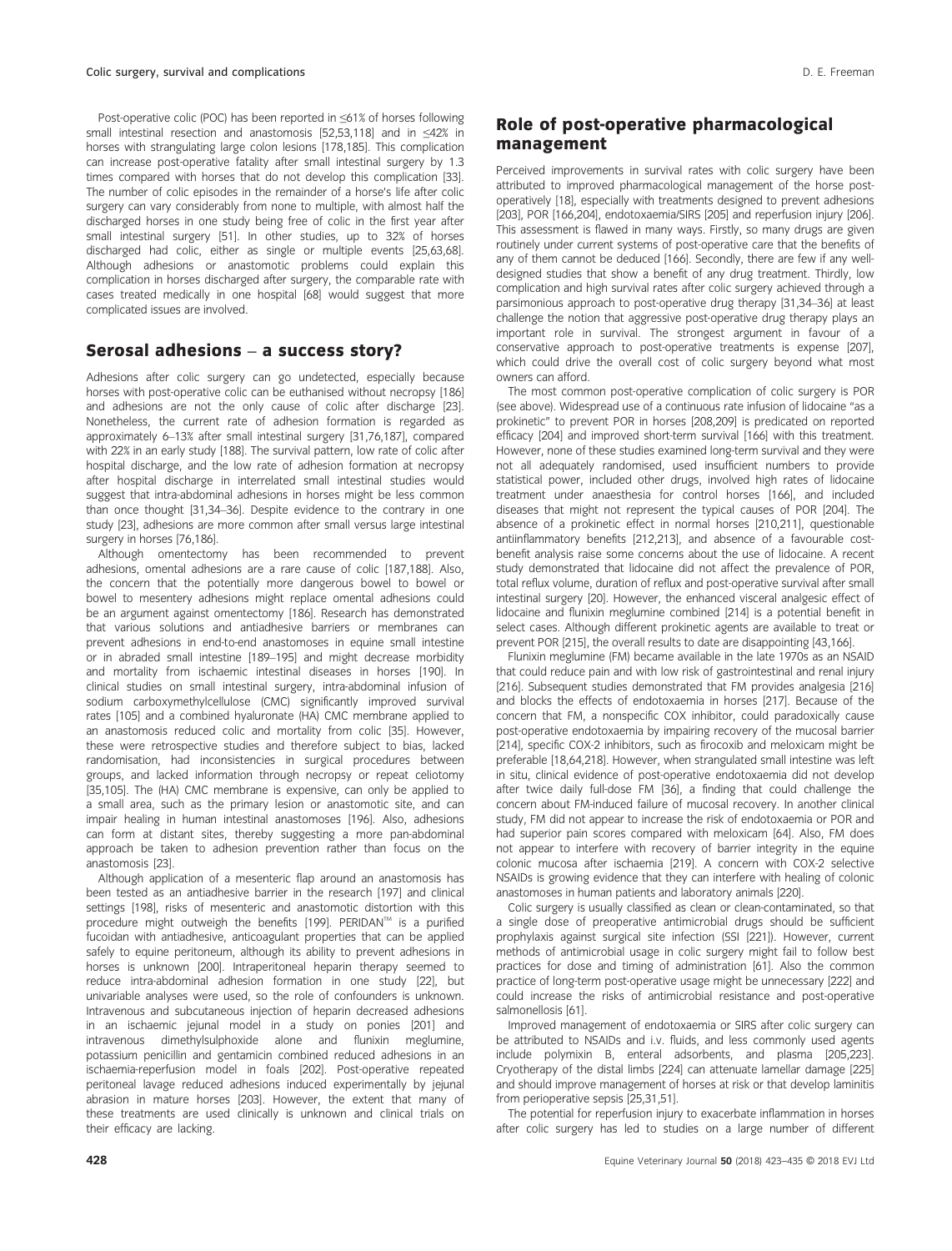treatments; however, consistent evidence of a beneficial response is lacking [226]. Carolina Rinse solution contains antioxidants and was designed to support organ viability for transplantation. It has shown some benefit in maintaining vascular permeability close to normal during reperfusion after a short period of low-flow ischaemia in the equine jejunum [206]. However, it is expensive and should be perfused through a mesenteric artery, which is technically challenging [206].

Although diagnosis, prevention and treatment of gastric ulcers represent advances in gastrointestinal diseases in horses [227], the impact of gastric ulcers on recovery from colic surgery is unclear [228]. In one study, gastric ulcers were more likely in horses with abdominal pain responsive to medical treatment than in those that required surgery [228]. Although American miniature horses, ponies, donkeys and others are at risk of hyperlipidaemia, hyperlipaemia and hepatic lipidosis when denied food before and after colic surgery, recognising these risks and using appropriate measures to prevent them represent an improvement in managing these cases [229]. Pre- and post-operative management of pain has improved over the period covered by this review, largely through an increased availability of effective analgesic drugs and a better understanding of the pathophysiology of pain itself [230].

# Fluid therapy

Fluid therapy is a major advance in the treatment of colic [231], although the delivery volumes and rates selected in veterinary medicine tend to be arbitrary and most published guidelines lack scientific support [232]. There is some evidence that overhydration with sodium-rich crystalloids could be potentially harmful in human patients [233] and could reduce colloid osmotic pressure to levels associated with decreased survival in horses [234]. In horses that had surgery for small intestinal strangulation, a low intraoperative PCV predicted failure to recover from anaesthesia and a need for gastric decompression after surgery [67]. Overhydration was considered as a possible explanation for these PCV-related outcomes [67], especially because intestinal motility can be disrupted by crystalloidinduced intramural oedema [235]. However, the effects of overhydration and survival have not been established for horses. Fluid therapy has been improved in recent decades by inclusion of colloids and hypertonic saline (HSS [236]) to effectively expand the intravascular space in critical cases. Although beneficial in the surgical patient under general anaesthesia [237,238], effects on survival have not been established [52], and the high cost of colloids could limit use to horses with severe disease and poor prognosis.

Many horses with colic might benefit from early goal directed therapy (EGDT) for volume support, which is a strategy to improve the matching of oxygen delivery to oxygen consumption in septic patients early in the disease process [239]. Fluid responsiveness is an important concept in human medicine and distinguishes those patients who would benefit from fluid resuscitation from those who would not [240]. This finding underscores the need for measuring variables that appropriately guide EGDT, although such measurements could be difficult in the horse [241].

### Future directions

Many improvements in colic surgery have evolved over the last 50 years, but the relative impact of any of them on survival is unclear. The future should focus on the following items that past experience has taught us could improve survival rates.

- Early referral will always be critical to improve survival and to reduce complications and costs. Efforts to educate owners and veterinarians on improving this process should be a priority, with emphasis on referring promptly when in doubt rather than seeking a high degree of diagnostic specificity on the farm [242].
- Reducing POR and other complications is a critical step to improve survival. In addition to adverse effects on performance and mortality, complications can create pessimism about prognosis and generate high costs, both of which could increase pre- and intraoperative euthanasia. POR has negative welfare implications, inflicted by the discomfort of

nasogastric intubation, dehydration, gastrointestinal distention and denial of food.

- The cost of colic surgery needs to be contained, largely through a more selective approach to drug usage and a greater emphasis on preventing complications [181]. The heavy focus on pharmacological management of POR [18] needs to be modified to include an approach that emphasises surgical prevention [31,34–36,181]. This could be modelled on the concept of "fast-track surgery," also called "enhanced recovery after surgery" (ERAS), applied to human gastrointestinal patients [243].
- Horses appear to tolerate early post-operative feeding (18–24 h) after small intestinal surgery [34–36], and, based on work in other species, this approach should be encouraged to improve intestinal motility [244] and anastomotic healing [245].
- More favourable outcomes in colic surgery associated with surgeon experience [31,32,38] and board certification in surgery [170] underscore the importance of training in colic surgery and the role of surgery itself in improving survival rates.
- Clinical governance and clinical audit should be used to improve the quality of patient care and the practice of surgery in veterinary hospitals involved in full service colic management [246].
- Intraoperative euthanasia, based on proposed indicators of prognosis [130,247], probably should be reevaluated, recognising that this approach reduces overall survival in an insidious manner, while possibly improving post-operative survival data through selection bias. Therefore, horses euthanised under anaesthesia should be included in assessments of colic survival. The strongest argument against intraoperative euthanasia is to prevent negative prognostic indicators generated in the past [130,247] from denying us the opportunity to improve survival in the future. Or, as once stated, those who look only to the past or present are certain to miss the future (John F. Kennedy).

### Author's declaration of interests

No competing interests have been declared.

#### Ethical animal research

Not required for this review article.

### Sources of funding

None.

### Acknowledgements

None.

#### References

- 1. Greatorex, J.C. (1968) Rectal exploration as an aid to the diagnosis of some medical conditions in the horse. Equine Vet. J. 1, 26-30.
- 2. Southwood, L.L., Dolente, B.A., Lindborg, S., Russell, G. and Boston, R. (2009) Short-term outcome of equine emergency admissions at a university referral hospital. Equine Vet. J. 41, 459-464.
- 3. Viljoen, A., Saulez, M.N., Donnellan, C.M., Bester, L. and Gummow, B. (2009) After-hours equine emergency admissions at a university referral hospital (1998–2007): causes and interventions. J. S. Afr. Vet. Ass. 80, 169-173.
- 4. Traub-Dargatz, J.L., Salman, M.D. and Voss, J.L. (1991) Medical problems of adult horses, as ranked by equine practitioners. J. Am. Vet. Med. Ass. 198, 1745-1747.
- 5. Kaneene, J.B., Miller, R., Ross, W.A., Gallagher, K., Marteniuk, J. and Rook, J. (1997) Risk factors for colic in the Michigan (USA) equine population. Prev. Vet. Med. 30, 23-36.
- 6. Tinker, M.K., White, N.A., Lessard, P., Thatcher, C.D., Pelzer, K.D., Davis, B. and Carmel, D.K. (1997) Prospective study of equine colic incidence and mortality. Equine Vet. J. 29, 448-453.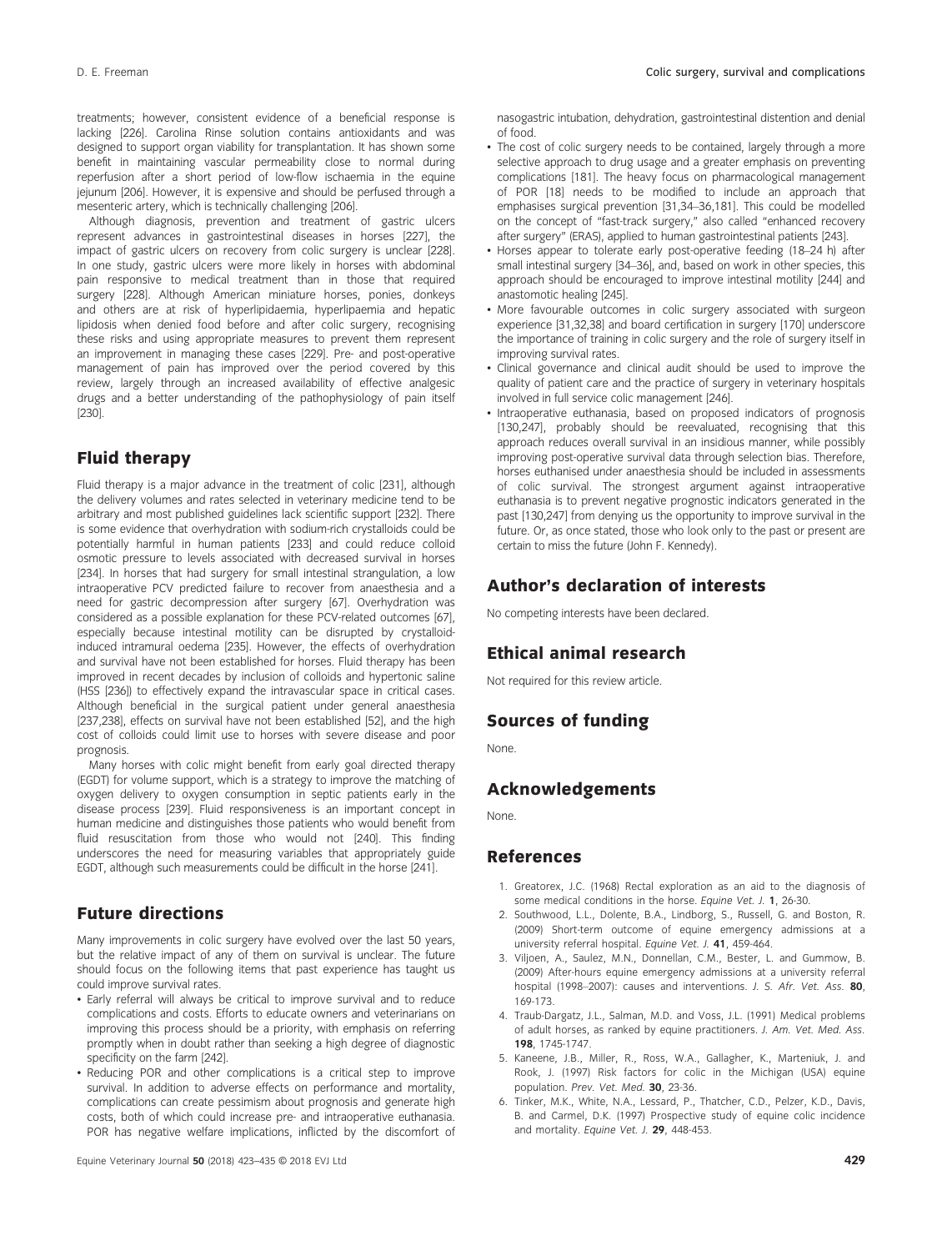- 7. Traub-Dargatz, J.L., Kopral, C.A., Seitzinger, A.H., Garber, L.P., Forde, K. and White, N.A. (2001) Estimate of the national incidence of and operationlevel risk factors for colic among horses in the United States, spring 1998 to spring 1999. J. Am. Vet. Med. Ass. 219, 67-71.
- 8. Hillyer, M.H., Taylor, F.G. and French, N.P. (2001) A cross-sectional study of colic in horses on thoroughbred training premises in the British Isles in 1997. Equine Vet. J. 33, 380-385.
- 9. Cox, R., Proudman, C.J., Trawford, A.F., Burden, F. and Pinchbeck, G.L. 2007.Epidemiology of impaction colic in donkeys in the UK. BMC Vet. Res. 3, 1.
- 10. National Animal Health Monitoring System (NAHMS) Equine 2015 Study. Report I: Baseline Reference of Equine Health and Management in the United States, 2015. Fort Collins, Colorado: USDA:APHIS:VS, 2015; 91.
- 11. Slater, J. (2016) National Equine Health Survey (NEHS) 2016 Report (Royal Veterinary College and BEVA). pp 1–10.
- 12. Proudman, C.J. (1992) A two-year, prospective survey of equine colic in general practice. Equine Vet. J. 24, 90-93.
- 13. Hudson, J.M., Cohen, N.D., Gibbs, P.G. and Thompson, J.A. (2001) Feeding practices associated with colic in horses. J. Am. Vet. Med. Ass. 219, 1419-1425.
- 14. Mair, T.S. (2004) BEVA evidence-based medicine colic survey. In: Proceedings British Equine Veterinary Association Congress 2004, Eds: L.A. Abeyasekere F.J. Barr Equine Veterinary Journal Ltd, Newmarket. pp 58-59.
- 15. Archer, D.C. and Proudman, C.J. (2006) Epidemiological clues to preventing colic. Vet. J. 172, 29-39.
- 16. Curtis, L., Burford, J.H., Thomas, J.S., Curran, M.L., Bayes, T.C., England, G.C. and Freeman, S.L. (2015) Prospective study of the primary evaluation of 1016 horses with clinical signs of abdominal pain by veterinary practitioners, and the differentiation of critical and non-critical cases. Acta Vet. Scand. 57, 69. [https://doi.org/10.1186/s13028-015-0160-9.](https://doi.org/10.1186/s13028-015-0160-9)
- 17. Southwood, L.L. (2013) Colic Lessons from the past and expectation for the future. Proc. Int. Congr. World Equine Vet. Ass. 13, 1-10.
- 18. Blikslager, A. (2009) Advances in management of small intestinal diseases causing colic. Proc. Am. Ass. Equine Pract. 55, 207-211.
- 19. Senior, J.M. (2013) Morbidity, mortality, and risk of general anesthesia in horses. Vet. Clin. N. Am. Equine Pract. 29, 1-18.
- 20. Salem, S.E., Proudman, C.J. and Archer, D.C. (2016) Has intravenous lidocaine improved the outcome in horses following surgical management of small intestinal lesions in a UK hospital population? BMC Vet. Res. 12, 157.
- 21. Cohen, N.D. (2011) Equine epidemiology: counting for something in equine practice. Proc. Am. Ass. Equine Practnrs. 57, 85-98.
- 22. Mair, T.S. and Smith, L.J. (2005) Survival and complication rates in 300 horses undergoing surgical treatment of colic. Part 3: long-term complications. Equine Vet. J. 37, 310-314.
- 23. Gorvy, D.A., Edwards, G.B. and Proudman, C.J. (2008) Intra-abdominal adhesions in horses: a retrospective evaluation of repeat laparotomy in 99 horses with acute gastrointestinal disease. Vet. J. 175, 194-201.
- 24. Smith, L.J. and Mair, T.S. 2010.Are horses that undergo an exploratory laparotomy for correction of a right dorsal displacement of the large colon predisposed to post operative colic, compared to other forms of large colon displacement? Equine Vet. J. 42, 44-46.
- 25. Proudman, C.J., Smith, J.E., Edwards, G.B. and French, N.P. (2002) Longterm survival of equine surgical colic cases. Part 1: patterns of mortality and morbidity. Equine Vet. J. 34, 432-437.
- 26. Clark, T.G., Bradburn, M.J., Love, S.B. and Altman, D.G. (2003) Survival Analysis Part I: basic concepts and first analyses. Br. J. Cancer 89, 232-238.
- 27. Peto, R., Pike, M.C., Armitage, P., Breslow, N.E., Cox, D.R., Howard, S.V., Mantel, N., McPherson, K., Peto, J. and Smith, P.G. (1976) Design and analysis of randomised clinical trials requiring prolonged observation of each patient. Br. J. Cancer 34, 585-612.
- 28. Kaplan, E.L. and Meier, P. (1958) Nonparametric estimation from incomplete observations. J. Am. Stat. Ass. 53, 457-481.
- 29. Bradburn, M.J., Clark, T.G., Love, S.B. and Altman, D.G. (2003) Survival Analysis Part II: multivariate data analysis – an introduction to concepts and methods. Br. J. Cancer 89, 431-436.
- 30. MacDonald, M.H., Pascoe, J.R., Stover, S.M. and Meagher, D.M. (1989) Survival after small intestine resection and anastomosis in horses. Vet. Surg. 18, 415-423.
- 31. Freeman, D.E., Hammock, P., Baker, G.J., Foreman, J.H., Schaeffer, D.J., Richter, R.A., Inoue, O. and Magid, J.H. (2000) Short- and long-term survival and prevalence of postoperative ileus after small intestinal
- surgery in the horse. Equine Vet. J. 32, Suppl. 32, 42-51. 32. Garcia-Seco, E., Wilson, D.A., Kramer, J., Keegan, K.G., Branson, K.R., Johnson, P.J. and Tyler, J.W. (2005) Prevalence and risk factors associated with outcome of surgical removal of pedunculated lipomas in horses: 102 cases (1987–2002). J. Am. Vet. Med. Ass. 226, 1529-1537.
- 33. Fogle, C.A., Gerard, M.P., Elce, Y.A., Little, D., Morton, A.J., Correa, M.T. and Blikslager, A.T. (2008) Analysis of sodium carboxymethylcellulose administration and related factors associated with postoperative colic and survival in horses with small intestinal disease. Vet. Surg. 37, 558-563.
- 34. Freeman, D.E. and Schaeffer, D.J. (2010) Comparison of complications and long-term survival rates following hand-sewn versus stapled side-toside jejunocecostomy in horses with colic. J. Am. Vet. Med. Ass. 237, 1060-1067.
- 35. Freeman, D.E. and Schaeffer, D.J. (2011) Clinical comparison between a continuous Lembert pattern wrapped in a carboxymethylcellulose and hyaluronate membrane with an interrupted Lembert pattern for onelayer jejunojejunostomy in horses. Equine Vet. J. 43, 708-713.
- 36. Freeman, D.E., Schaeffer, D.J. and Cleary, O.B. (2014) Long-term survival in horses with strangulating obstruction of the small intestine managed without resection. Equine Vet. J. 46, 711-717.
- 37. Stewart, S., Southwood, L.L. and Aceto, H.W. (2014) Comparison of short- and long-term complications and survival following jejunojejunostomy, jejunoileostomy and jejunocaecostomy in 112 horses: 2005–2010. Equine Vet. J. 46, 333-338.
- 38. Brown, J.A., Holcombe, S.J., Southwood, L.L., Byron, C.R., Embertson, R.M. and Hauptmann, J.G. (2015) End-to-side versus side-to-side jejunocecostomy in horses: a retrospective analysis of 150 cases. Vet. Surg. 44, 527-533.
- 39. Bradburn, M.J., Clark, T.G., Love, S.B. and Altman, D.G. (2003) Survival Analysis Part III: multivariate data analysis – choosing a model and assessing its adequacy and fit. Br. J. Cancer 89, 605-611.
- 40. Proudman, C.J., Edwards, G.B., Barnes, J. and French, N.R. (2005) Factors affecting long-term survival of horses recovering from surgery of the small intestine. Equine Vet. J. 37, 360-365.
- 41. Clark, T.G., Bradburn, M.J., Love, S.B. and Altman, D.G. (2003) Survival Analysis Part IV: further concepts and methods in survival analysis. Br. J. Cancer 89, 781-786.
- 42. Hosmer, D.W. and Lemeshow, S. (1999) Applied Survival Analysis: Regression Modelling of Time to Event Data, Wiley, New York.
- 43. Smith, M.A., Edwards, G.B., Dallap, B.L., Cripps, P.J. and Proudman, C.J. (2005) Evaluation of the clinical efficacy of prokinetic drugs in the management of post-operative ileus: can retrospective data help us? Vet. J. **170**, 230-236.
- 44. Pearson, H., Messervy, A. and Pinsent, P.J.N. (1971) Surgical treatment of abdominal disorders in the horse. J. Am. Vet. Med. Ass. 159, 1344-1352.
- 45. Littlejohn, A. (1968) The surgical relief of intestinal obstruction in horses: a review I. Mortality, anaesthesia and laparotomy. Br. Vet. J. 121, 497-508.
- 46. Tennant, B. (1975) Intestinal obstruction in the horse: some aspects of differential diagnosis in equine colic. Proc. Am. Ass. Equine Practnrs. 38, 426-438.
- 47. Edwards, G.B. and Hunt, J.M. (1985) An analysis of the incidence of equine postoperative ileus (POI) and an assessment of the predisposing factors. Proc. 2nd Int. Colic Res. Symp. 2, 307-312.
- 48. Huskamp, B. (1982) Diagnosis and treatment of acute abdominal conditions in the horse: various types and frequency as seen at the animal hospital in Hochmoor. Proc. 1st Equine Colic Res. Symp., 1, 261- 272.
- 49. Bladon, B.M. and Hillyer, M.H. (2000) Effect of extensive ileal resection with a large resulting mesenteric defect and stapled ileal stump in horses with a jejunocaecostomy: a comparison with other anastomotic techniques. Equine Vet. J. 32, Suppl. 32, 52-58.
- 50. Fugaro, M.N. and Coté, N.M. (2001) Survival rates for horses undergoing stapled small intestinal anastomosis: 84 cases (1988–1997). J. Am. Vet. Med. Ass. 218, 1603-1607.
- 51. van den Boom, R. and van der Velden, M.A. (2001) Short- and longterm evaluation of surgical treatment of strangulating obstructions of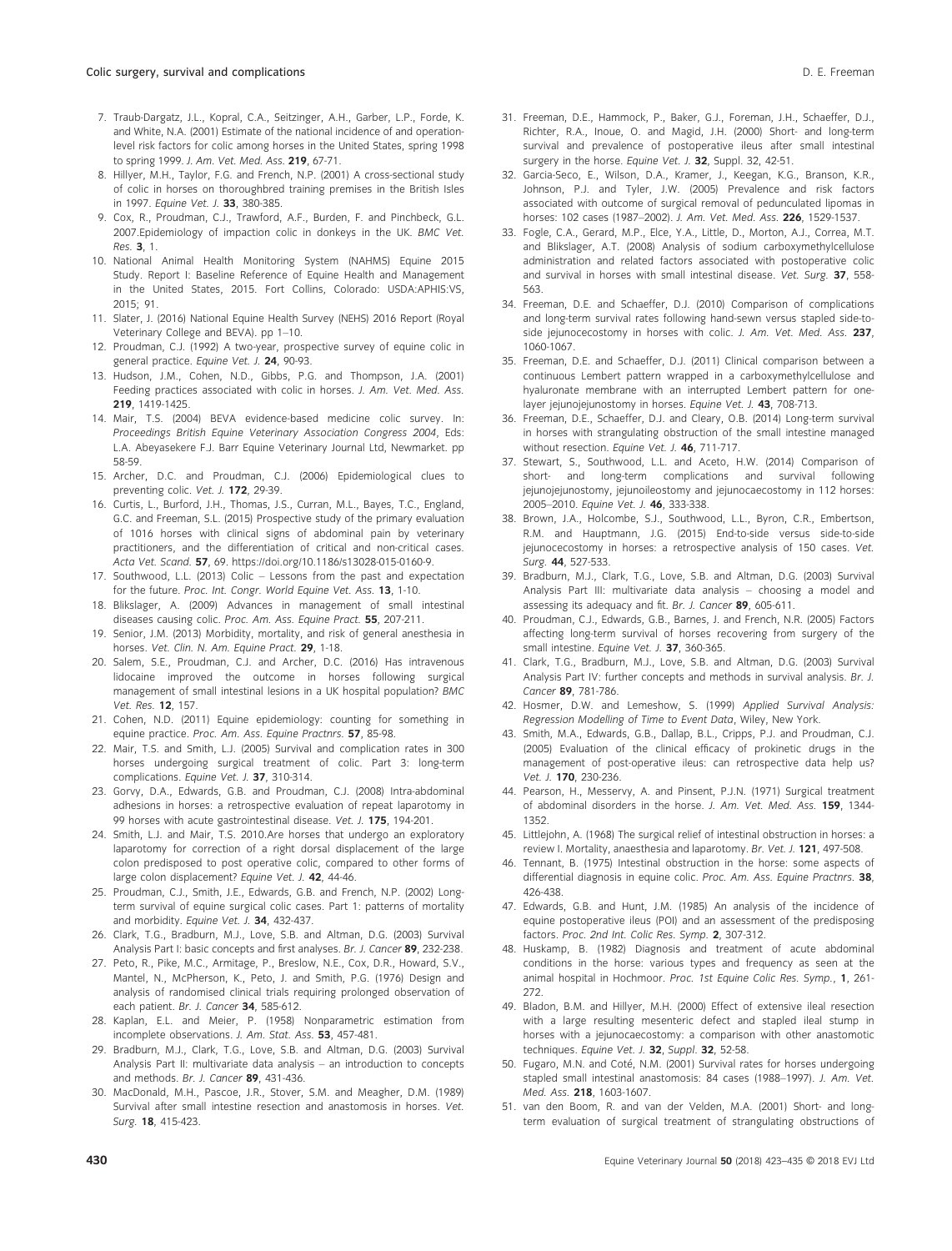the small intestine in horses: a review of 244 cases. Vet. Ouart. 23, 109-115.

- 52. Morton, A.J. and Blikslager, A.T. (2002) Surgical and postoperative factors influencing short-term survival of horses following small intestinal resection: 92 cases (1994–2001). Equine Vet. J. 34, 450-454.
- 53. Semevolos, S.A., Ducharme, N.G. and Hackett, R.P. (2002) Clinical assessment and outcome of three techniques for jejunal resection and anastomosis in horses: 59 cases (1989–2000). J. Am. Vet. Med. Ass. 220, 215-218.
- 54. Stephen, J.O., Corley, K.T., Johnston, J.K. and Pfeiffer, D. (2004) Factors associated with mortality and morbidity in small intestinal volvulus in horses. Vet. Surg. 33, 340-348.
- 55. Freeman, D.E. and Schaeffer, D.J. (2005) Short-term survival after surgery for epiploic foramen entrapment compared with other strangulating diseases of the small intestine in horses. Equine Vet. J. 37, 292-295.
- 56. Mair, T.S. and Smith, L.J. (2005) Survival and complication rates in 300 horses undergoing surgical treatment of colic. Part 1: short-term survival following a single laparotomy. Equine Vet. J. 37, 296-302.
- 57. Rendle, D.I., Woodt, J.L., Summerhays, G.E., Walmsley, J.P., Boswell, J.C. and Phillips, T.J. (2005) End-to-end jejuno-ileal anastomosis following resection of strangulated small intestine in horses: a comparative study. Equine Vet. J. 37, 356-359.
- 58. enei, T.M., García-López, J.M., Provost, P.J. and Kirker-Head, C.A. (2007) Surgical management of small intestinal incarceration through the gastrosplenic ligament: 14 cases (1994–2006). J. Am. Vet. Med. Ass. 231, 1221-1224.
- 59. Mezerova, J., Zert, Z., Kabes, R. and Ottova, L. (2008) Analysis of therapeutic results and complications after colic surgery in 434 horses. Vet. Med. 53, 12-28.
- 60. Holcombe, S.J., Rodriguez, K.M., Haupt, J.L., Campbell, J.O., Chaney, K.P., Sparks, H.D. and Hauptman, J.G. (2009) Prevalence of and risk factors for postoperative ileus after small intestinal surgery in two hundred and thirty-three horses. Vet. Surg. 38, 368-372.
- 61. Dallap Schaer, B.L., Linton, J.K. and Aceto, H. (2012) Antimicrobial use in horses undergoing colic surgery. J. Vet. Intern. Med. 26, 1449-1456.
- 62. Close, K., Epstein, K.L. and Sherlock, C.E. (2014) A retrospective study comparing the outcome of horses undergoing small intestinal resection and anastomosis with a single layer (Lembert) or double layer (simple continuous and Cushing) technique. Vet. Surg. 43, 471-478.
- 63. Christophersen, M.T., Dupont, N., Berg-Sørensen, K.S., Konnerup, C., Pihl, T.H. and Andersen, P.H. (2014) Short-term survival and mortality rates in a retrospective study of colic in 1588 Danish horses. Acta Vet. Scand. 56, 20. [https://doi.org/10.1186/1751-0147-56-20.](https://doi.org/10.1186/1751-0147-56-20)
- 64. Naylor, R.J., Taylor, A.H., Knowles, E., Wilford, S., Linnenkohl, W., Mair, T.S. and Johns, I.C. (2014) Comparison of flunixin meglumine and meloxicam for post operative management of horses with strangulating small intestinal lesions. Equine Vet. J. 46, 427-434.
- 65. Bergren, A.L., Credille, B.C., Epstein, K.L. and Giguère, S. (2015) Retrospective comparison of gastrosplenic entrapment of the small intestine to other strangulating small intestinal lesions in adult horses. Vet. Surg. 44, 535-539.
- 66. Kilcoyne, I., Dechant, J.E. and Nieto, J.E. (2016) Comparison of clinical findings and short-term survival between horses with intestinal entrapment in the gastrosplenic ligament and horses with intestinal entrapment in the epiploic foramen. J. Am. Vet. Med. Ass. 249, 660-667.
- 67. Espinosa, P., Le Jeune, S.S., Cenani, A., Kass, P.H. and Brosnan, R.J. (2017) Investigation of perioperative and anesthetic variables affecting short-term survival of horses with small intestinal strangulating lesions. Vet. Surg. 46, 345-353.
- 68. van der Linden, M.A., Laffont, C.M. and Sloet van Oldruitenborgh-Oosterbaan, M.M. (2003) Prognosis in equine medical and surgical colic. J. Vet. Intern. Med. 17, 343-348.
- 69. Tapprest, J., Morignat, E., Dornier, X., Borey, M., Hendrikx, P., Ferry, B., Calavas, D. and Sala, C. (2017) Fallen stock data: an essential source of information for quantitative knowledge of equine mortality in France. Equine Vet. J. 49, 596-602.
- 70. Christophersen, M.T., Tnibar, A., Pihl, T.H., Andersen, P.H. and Ekstrøm, C.T. (2011) Sporting activity following colic surgery in horses: a retrospective study. Equine Vet. J. 43, Suppl. 40, 3-6.
- 71. Immonen, I.A., Karikoski, N., Mykkänen, A., Niemelä, T., Junnila, J. and Tulamo, R.M. (2017) Long-term follow-up on recovery, return to use and

sporting activity: a retrospective study of 236 operated colic horses in Finland (2006–2012). Acta Vet. Scand. 59, 1-11.

- 72. Davis, W., Fogle, C.A., Gerard, M.P., Levine, J.F. and Blikslager, A.T. (2013) Return to use and performance following exploratory celiotomy for colic in horses: 195 cases (2003–2010). Equine Vet. J. 45, 224-228.
- 73. Santschi, E.M., Slone, D.E., Embertson, R.M., Clayton, M.K. and Markel, M.D. (2000) Colic surgery in 206 juvenile Thoroughbreds: survival and racing results. Equine Vet. J. 32, Suppl. 32, 32-36.
- 74. Hart, S.K., Southwood, L.L. and Aceto, H.W. (2014) Impact of colic surgery on return to function in racing Thoroughbreds: 59 cases (1996– 2009). J. Am. Vet. Med. Ass. 244, 205-211.
- 75. Ducharme, N.G., Hackett, R.P., Ducharme, G.R. and Long, S. (1983) Surgical treatment of colic. Results in 181 horses. Vet. Surg. 4, 206-209.
- 76. Philips, T.J. and Walmsley, J.P. (1993) Retrospective analysis of the results of 151 exploratory laparotomies in horses with gastrointestinal disease. Equine Vet. J. 25, 427-431.
- 77. Krista, K.M. and Kuebelbeck, K.L. (2009) Comparison of survival rates for geriatric horses versus nongeriatric horses following exploratory celiotomy for colic. J. Am. Vet. Med. Ass. 235, 1069-1072.
- 78. Southwood, L.L., Gassert, T. and Lindborg, S. (2010) Colic in geriatric compared to mature nongeriatric horses. Part 2: treatment, diagnosis and short-term survival. Equine Vet. J. 42, 628-635.
- 79. Mackinnon, M.C., Southwood, L.L., Burke, M.J. and Palmer, J.E. (2013) Colic in equine neonates: 137 cases (2000–2010). J. Am. Vet. Med. Ass. 243, 1586-1595.
- 80. Colbath, A.C., Patipa, L., Berghaus, R.D. and Parks, A.H. (2013) The influence of suture pattern on the incidence of incisional drainage following exploratory laparotomy. Equine Vet. J. 46, 156-160.
- 81. Tnibar, A., Grubbe Lin, K., Thurøe Nielsen, K., Christophersen, M.T., Lindegaard, C., Martinussen, T. and Ekstrøm, C.T. (2013) Effect of a stent bandage on the likelihood of incisional infection following exploratory coeliotomy for colic in horses: a comparative retrospective study. Equine Vet. J. 45, 564-569.
- 82. Smith, L.J., Mellor, D.J., Marr, C.M. and Reid, S. (2007) Incisional complications following exploratory celiotomy: does an abdominal bandage reduce the risk? Equine Vet. J. 39, 277-283.
- 83. McGovern, K.F., Bladon, B.M., Fraser, B.S. and Boston, R.C. (2012) Attempted medical management of suspected ascending colon displacement in horses. Vet. Surg. 41, 399-403.
- 84. Fultz, L.E., Peloso, J.G., Giguère, S. and Adams, A.R. (2013) Comparison of phenylephrine administration and exercise versus phenylephrine administration and a rolling procedure for the correction of nephrosplenic entrapment of the large colon in horses: 88 cases (2004– 2010). J. Am. Vet. Med. Ass. 242, 1146-1151.
- 85. Rocken, M., Schubert, C., Mosel, G. and Litzke, L.F. (2005) Indications, surgical technique, and long-term experience with laparoscopic closure of the nephrosplenic space in standing horses. Vet. Surg. 34, 637-641.
- 86. Hance, S.R. and Embertson, R.M. (1992) Colopexy in broodmares: 44 cases (1986–1990). J. Am. Vet. Med. Ass. 201, 782-787.
- 87. Ellis, C.M., Lynch, T.M., Slone, D.E., Hughes, F.E. and Clark, C.K. (2008) Survival and complications after large colon resection and end-to-end anastomosis for strangulating large colon volvulus in seventy-three horses. Vet. Surg. 37, 786-790.
- 88. Nelson, B.B., Ruple-Czerniak, A.A., Hendrickson, D.A. and Hackett, E.S. (2016) Laparoscopic closure of the nephrosplenic space in horses with nephrosplenic colonic entrapment: factors associated with survival and colic recurrence. Vet. Surg. 45, O60-O69.
- 89. Rossignol, F., Mespoulhes-Rivière, C., Vitte, A., Lechartier, A. and Boening, K.J. (2014) Standing laparoscopic inguinal hernioplasty using cyanoacrylate for preventing recurrence of acquired strangulated inguinal herniation in 10 stallions. Vet. Surg. 43, 6-11.
- 90. van Bergen, T., Wiemer, P., Schauvliege, S., Paulussen, E., Ugahary, F. and Martens, A. (2016) Laparoscopic evaluation of the epiploic foramen after celiotomy for epiploic foramen entrapment in the horse. Vet. Surg. 45, 596-601.
- 91. Munsterman, A.S., Hanson, R.R., Cattley, R.C., Barrett, E.J. and Albanese, V. (2014) Surgical technique and short-term outcome for experimental laparoscopic closure of the epiploic foramen in 6 horses. Vet. Surg. 43, 105-113.
- 92. van Bergen, T., Rötting, A., Wiemer, P., Schauvliege, S., Vanderperren, K., Ugahary, F. and Martens, A. (2018) Foramen epiploicum mesh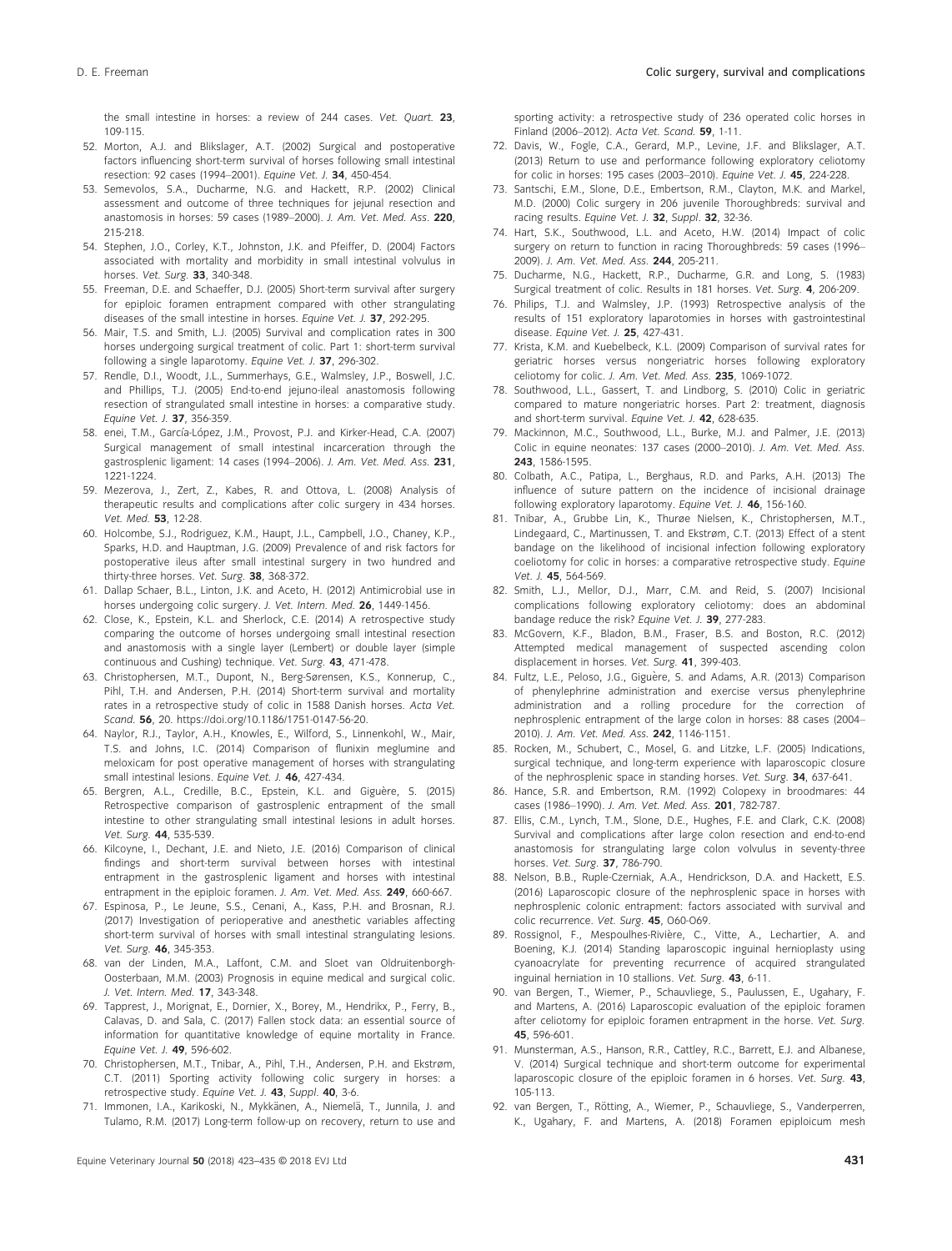closure (FEMC) through a ventral midline laparotomy. Equine Vet. J. 50, 235-240.

- 93. Proudman, C.J., French, N.P., Smith, J.E. and Edwards, G.B. (2002) Long term survival of equine surgical colic cases. Part 2: modelling postoperative survival. Equine Vet. J. 34, 438-443.
- 94. Puotunen-Reinert, A. (1986) Study of variables commonly used in examination of equine colic cases to assess prognostic value. Equine Vet. J. 18, 275-277.
- 95. Proudman, C.J., Edwards, G.B., Barnes, J. and French, N.P. (2005) Modelling long-term survival of horses following surgery for large intestinal disease. Equine Vet. J. 37, 366-370.
- 96. Hackett, E.S., Embertson, R.M., Hopper, S.A., Woodie, J.B. and Ruggles, A.J. (2015) Duration of disease influences survival to discharge of Thoroughbred mares with surgically treated large colon volvulus. Equine Vet. *I*. 47, 650-654.
- 97. Reeves, M.J., Curtis, C.R., Salman, M.D., Stashak, T.S. and Reif, J.S. (1988) Development and validation of multivariable models to predict the need for surgery and prognosis in equine colic patients. Acta Vet. Scand. Suppl. 84, 329-332.
- 98. Proudman, C.J., Dugdale, A.H., Senior, J.M., Edwards, G.B., Smith, J.E., Leuwer, M.L. and French, N.P. (2006) Pre-operative and anaesthesiarelated risk factors for mortality in equine colic cases. Vet. J. 171, 89-97.
- 99. Johnston, K., Holcombe, S.J. and Hauptman, J.G. (2007) Plasma lactate as a predictor of colonic viability and survival after 360 degrees volvulus of the ascending colon in horses. Vet. Surg. 36, 563-567.
- 100. Tennent-Brown, B.S., Wilkins, P.A., Lindborg, S., Russell, G. and Boston, R.C. (2010) Sequential plasma lactate concentrations as prognostic indicators in adult equine emergencies. J. Vet. Intern. Med. 24, 198-205.
- 101. Pascoe, P.J., McDonell, W.N., Trim, C.M. and van Gorder, J. (1983) Mortality rates and associated factors in equine colic operations - a retrospective study of 341 operations. Can. Vet. J. 24, 76-85.
- 102. Southwood, L.L. (2004) Postoperative management of the large colon volvulus patient. Vet. Clin. Equine 20, 167-197.
- 103. Levi, O., Affolter, V.K., Benak, J., Kass, P.H. and Le Jeune, S.S. (2012) Use of pelvic flexure biopsy scores to predict short-term survival after large colon volvulus. Vet. Surg. 41, 582-588.
- 104. Harrison, I.W. (1988) Equine large intestinal volvulus. A review of 124 cases. Vet. Surg. 17, 77-81.
- 105. Fogle, C.A., Gerard, M.P., Correa, M. and Blikslager, A.T. (2011) An analysis of factors associated with a prolonged duration of colic (344 horses). Proc. 10th Equine Colic Res. Symp. 10, 202.
- 106. Baranková, K., Wilderjans, H., Meulyzer, M., Boussauw, B. and Simon, O. (2017) Results of a manual nonsurgical reduction technique to treat strangulating indirect inguinal hernias in the horse and comparison of outcome of a conservative versus a direct surgical approach: 105 cases. Vet. Surg. 46, E2-E3.
- 107. François, I., Lepage, O., Boswell, J., Schofield, W., Perez Olmos, J.F. and Grulke, S. (2014) Acquired inguinal herniation in horses: a retrospective multicenter study of 48 cases. Vet. Surg. 43, E167.
- 108. van der Velden, M.A. (1988) Surgical treatment of acquired inguinal hernia in the horse: a review of 51 cases. Equine Vet. J. 20, 173-177.
- 109. Mezerová, J., Zert, Z., Kabes, R. and Jahn, P. (2003) Hernia Inguinalis Incarcerata beim Pferd: 43 fälle. Pferdeheilkunde 19, 263-268.
- 110. Weaver, A.D. (1987) Acquired incarcerated inguinal hernia: a review of 13 horses. Can. Vet. J. 28, 195.
- 111. Schneider, R.K., Milne, D.W. and Kohn, C.W. (1982) Acquired inguinal hernia in the horse: a review of 27 cases. J. Am. Vet. Med. Ass. 180, 317.
- 112. Scheidemann, W. (1989) Beitrag zur Diagnostik und Therapie der Kolik des Pferdes: Die Hernia Foraminis omentalis. DMV thesis, Muenchen.
- 113. Klohnen, A., Vachon, A.M. and Fischer, A.T. (1996) Use of ultrasonography in horses with signs of acute abdominal pain. J. Am. Vet. Med. Ass. 209, 1597-1601.
- 114. Ness, S.L., Bain, F.T., Zantingh, A.J., Gaughan, E.M., Story, M.R., Nydam, D.V. and Divers, T.J. (2012) Ultrasonographic visualization of colonic mesenteric vasculature as an indicator of large colon right dorsal displacement or 180° volvulus (or both) in horses. Can. Vet. J. 53, 378- 382.
- 115. Grenager, N.S. and Durham, M.G. (2011) Ultrasonographic evidence of colonic mesenteric vessels as an indicator of right dorsal displacement of the large colon in 13 horses. Equine Vet. J. 43, Suppl. 39, 153-155.
- 116. Santschi, E.M., Slone, D.E. and Frank, W.M. (1993) Use of ultrasound in horses for diagnosis of left dorsal displacement of the large colon and monitoring its nonsurgical correction. Vet. Surg. 22, 281-284.
- 117. Sheats, M.K., Cook, V.L., Jones, S.L., Blikslager, A.T. and Pease, A.P. (2010) Use of ultrasound to evaluate outcome following colic surgery for equine large colon volvulus. Fauine Vet. J. 42, 47-52.
- 118. Bernard, W.V., Reef, V.B., Reimer, J.M., Humber, K.A. and Orsini, J.A. (1989) Ultrasonographic diagnosis of small-intestinal intussusception in three foals. J. Am. Vet. Med. Ass. 194, 395-397.
- 119. Paulussen, E., Broux, B., van Bergen, T., Lefère, L., De Clercq, D. and van Loon, G. (2018) Caecal intussusception in the horse: ultrasonographic findings and survival to hospital discharge of 60 cases (2009–2013). Equine Vet. Educ. 30, 241-246.
- 120. Nielsen, M.K., Donoghue, E.M., Stephens, M.L., Stowe, C.J., Donecker, J.M. and Fenger, C.K. (2016) An ultrasonographic scoring method for transabdominal monitoring of ascarid burdens in foals. Equine Vet. J. 48, 380-386.
- 121. Reef, V.B., Johnston, J.K., Divers, T.J. and Acland, H. (1990) Ultrasonographic findings in horses with cholelithiasis: eight cases (1985– 1987). J. Am. Vet. Med. Ass. 196, 1836-1840.
- 122. Pratt, S.M., Hassel, D.M., Drake, C. and Snyder, J.R. (2003) Clinical characteristics of horses with gastrointestinal ruptures revealed during initial diagnostic evaluation: 149 cases (1990–2002). Proc. Am. Ass. Equine Practnrs. 42, 254-255.
- 123. Mitchell, C.F., Malone, E.D., Sage, A.M. and Niksich, K. (2005) Evaluation of gastrointestinal activity patterns in healthy horses using B mode and Doppler ultrasonography. Can. Vet. J. 46, 134-140.
- 124. Ruggles, A.J., Freeman, D.E., Acland, H.M. and FitzSimmons, M. (1993) Changes in fluid composition on the serosal surface of jejunum and small colon subjected to venous strangulation obstruction in ponies. Am. J. Vet. Res. 54, 333-340.
- 125. Donawick, W.J., Ramberg, C.F., Paul, S.R. and Hiza, M.A. (1975) The diagnostic and prognostic value of lactate determinations in horses with acute abdominal crisis. J. S. Afr. Vet. Ass. 46, 127.
- 126. Moore, J.N., Owen, R.R. and Lumsden, J.H. (1976) Clinical evaluation of blood lactate levels in equine colic. Equine Vet. J. 8, 49-54.
- 127. Moore, J.N., Garner, H.E., Shapland, J.E. and Hatfield, D.G. (1980) Lactic acidosis and arterial hypoxemia during sublethal endotoxemia in conscious ponies. Am. J. Vet. Res. 41, 1696-1698.
- 128. Latson, K.M., Nieto, J.E., Beldomenico, P.M. and Snyder, J.R. (2005) Evaluation of peritoneal fluid lactate as a marker of intestinal ischaemia in equine colic. Equine Vet. J. 37, 342-346.
- 129. Saulez, M.N., Cebra, C.K. and Dailey, M. (2005) Comparative biochemical analyses of venous blood and peritoneal fluid from horses with colic using a portable analyser and an in-house analyser. Vet. Rec. 157, 217-223.
- 130. Delesalle, C., Dewulf, J., Lefebvre, R.A., Schuurkes, J.A.J., Proot, J., Lefere, L. and Deprez, P. (2007) Determination of lactate concentrations in blood plasma and peritoneal fluid in horses with colic by an Accusport analyzer. J. Vet. Intern. Med. 21, 293-301.
- 131. Magdesian, K.G., Fielding, C.L., Rhodes, D.M. and Ruby, R.E. (2006) Changes in central venous pressure and blood lactate concentration in response to acute blood loss in horses. J. Am. Vet. Med. Ass. 229, 1458-1462.
- 132. Tennent-Brown, B. (2014) Blood lactate measurement and interpretation in critically ill equine adults and neonates. Vet. Clin. N. Am. Equine Pract. 30, 399-413.
- 133. McCoy, A.M., Hackett, E.S., Wagner, A.E., Mama, K.R. and Hendrickson, D.A. (2011) Pulmonary gas exchange and plasma lactate in horses with gastrointestinal disease undergoing emergency exploratory laparotomy: a comparison with an elective surgery horse population. Vet. Surg. 40, 601-609.
- 134. Embertson, R.M., Colahan, P.T., Brown, M.P., Peyton, L.C., Schneider, R.K. and Granstedt, M.E. (1985) Ileal impaction in the horse. J. Am. Vet. Med. Ass. 186, 570-572.
- 135. Freeman, D.E. and Schaeffer, D.J. (2001) Age distribution of horses with strangulation of the small intestine by a lipoma or in the epiploic foramen: 46 cases (1994–2000). J. Am. Vet. Med. Ass. 219, 87-89.
- 136. Archer, D.C., Freeman, D.E., Doyle, A.J., Proudman, C.J. and Edwards, G.B. (2004) Association between cribbing and entrapment of the small intestine in the epiploic foramen in horses: 68 cases (1991–2002). J. Am. Vet. Med. Ass. 224, 562-564.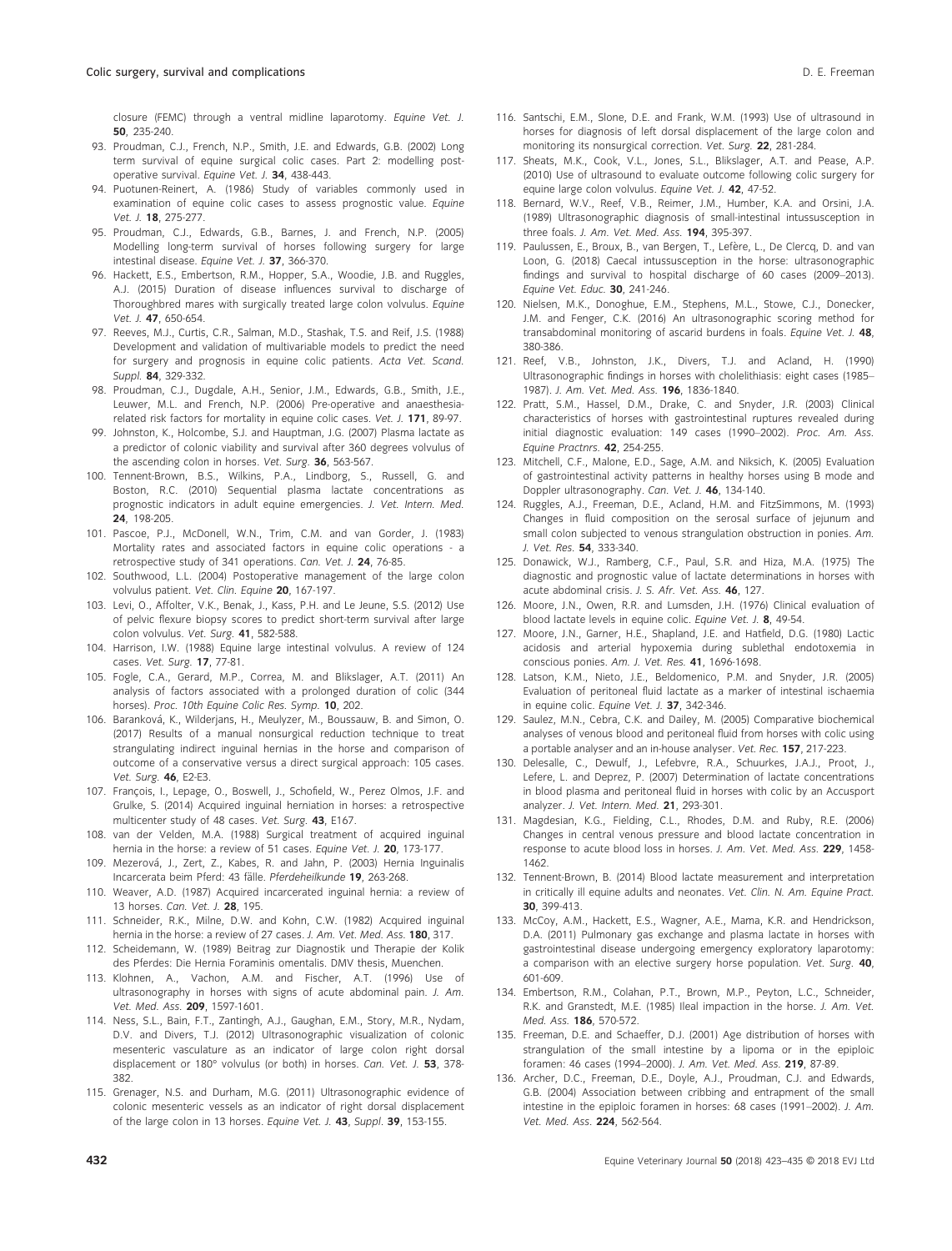- 137. Archer, D.C., Pinchbeck, G.L., French, N.P. and Proudman, C.J. (2008) Risk factors for epiploic foramen entrapment colic in a UK horse population: a prospective case-control study. Equine Vet. J. 40, 405-410.
- 138. Archer, D.C., Pinchbeck, G.K., French, N.P. and Proudman, C.J. (2008) Risk factors for epiploic foramen entrapment colic: an international study. Equine Vet. J. 40, 224-230.
- 139. Ragle, C.A., Snyder, J.R., Meagher, D.M. and Honnas, C.M. (1992) Surgical treatment of colic in American miniature horses: 15 cases (1980–1987). J. Am. Vet. Med. Ass. 201, 329-331.
- 140. Pirie, R.S. and McGorum, B.C. (2016) Equine grass sickness: benefits of a multifaceted research approach. Equine Vet. J. 48, 770-772.
- 141. Johnston, G.M., Eastment, J.K., Wood, J.L.N. and Taylor, P.M. (2002) The confidential enquiry into perioperative equine fatalities (CEPEF): mortality results of Phases 1 and 2. Vet Anaesth. Analg. 29, 159-170.
- 142. Senior, J.M. (2015) Barking up the wrong tree: would international guidelines improve safety in equine anaesthesia? Equine Vet. J. 47, 14-15.
- 143. Dugdale, A.H.A. and Taylor, P.M. (2016) Equine anaesthesia-associated mortality: where are we now? Vet. Anesth. Analg. 43, 242-255.
- 144. Mitchell, B. (1969) Equine anaesthesia: an assessment of techniques used in clinical practice. Equine Vet. J. 1, 261-275.
- 145. Tevik, A. (1983) The role of anesthesia in surgical mortality in horses. Nord. Vet. Med. 35, 175-179.
- 146. Young, S.S. and Taylor, P.M. (1993) Factors influencing the outcome of equine anaesthesia: a review of 1314 cases. Equine Vet. J. 25, 147-151.
- 147. Johnston, G.M., Taylor, P.M., Homes, M.A. and Wood, J.L. (1995) Confidential enquiry of perioperative equine fatalities (CEPEF-1): preliminary results. Equine Vet. J. 27, 193-200.
- 148. Johnston, G.M. (1992) Perioperative equine fatalities (CEPEF). Equine Vet. Educ. 5, 223-226.
- 149. Johnston, G.M., Eastment, J.K., Taylor, P.M. and Wood, J.L. (2004) Is isoflurane safer than halothane in equine anaesthesia? Results from a prospective multicentre randomized controlled trial. Equine Vet. J. 36, 64-71.
- 150. Mee, A.M., Cripps, P.J. and Jones, R.S. (1998) A retrospective study of mortality associated with general anaesthesia in horses: elective procedures. Vet. Rec. 142, 275-276.
- 151. Mee, A.M., Cripps, P.J. and Jones, R.S. (1998) A retrospective study of mortality associated with general anaesthesia in horses: emergency procedures. Vet. Rec. 142, 307-309.
- 152. Bidwell, L.A., Bramlage, L.R. and Rood, W.A. (2007) Equine perioperative fatalities associated with general anaesthesia at a private practice – a retrospective case series. Vet Anaesth. Analg. 34, 23-30.
- 153. Dugdale, A.H., Langford, J., Senior, J.M. and Proudman, C.J. (2007) The effect of inotropic and/or vasopressor support on postoperative survival following equine colic surgery. Vet Anaesth. Analg. 34, 82-88.
- 154. Benson, G.J., Thurmon, J.C. and Hartsfield, S.M. (1976) Physiological effects of succinylcholine in the anesthetized and mechanically ventilated horse. Proc. Am. Ass. Equine Practnrs 22, 347-357.
- 155. Doherty, T. and Frazier, D. (1998) Effect of lidocaine on halothane minimum alveolar concentration in ponies. Equine Vet. J. 30, 300-303.
- 156. Valverde, A. (2013) Balanced anesthesia and constant-rate infusions in horses. Vet. Clin. Equine 29, 89-122.
- 157. Mosing, M. and Senior, J.M. (2018) Maintenance of equine anaesthesia over the last 50 years: controlled inhalation of volatile anaesthetics and pulmonary ventilation. Equine Vet. J. 50, 282-291.
- 158. White, N.A. and Lessard, P. (1986) Risk factors and clinical signs associated with cases of equine colic. Proc. Am. Ass. Equine Practnrs. 23, 637-643.
- 159. Bartmann, C.-P., Freeman, D.E., Glitz, F., Oppen, T.V., Lorber, K.J., Bubeck, K., Klug, E. and Deegen, E. (2002) Diagnosis and surgical management of colic in the foal: literature review and a retrospective study. Clin. Tech. Equine Prac. 1, 125-142.
- 160. Cable, C.S., Fubini, S.L., Erb, H.N. and Hakes, J.E. (1997) Abdominal surgery in foals: a review of 199 cases (1977–1994). Equine Vet. J. 29, 257-261.
- 161. Abutarbush, S.M., Carmalt, J.L. and Shoemaker, R.W. (2005) Causes of gastrointestinal colic in horses in western Canada: 604 cases (1992 to 2002). Can. Vet. J. 46, 800-805.
- 162. Gazzerro, D.M., Southwood, L.L. and Lindborg, S. (2015) Short-term complications after colic surgery in geriatric versus mature non-geriatric horses. Vet. Surg. 44, 256-264.
- 163. Rothenbuhler, R., Hawkins, J.F., Adams, S.B., Lescun, T.B., Well, A.B., Glickman, L.T., Fessler, J.F. and Glickman, N.G. (2006) Evaluation of surgical treatment for signs of acute abdominal pain in draft horses: 72 cases (1983–2002). J. Am. Vet. Med. Ass. 228, 1546.
- 164. Roussel, A.J., Cohen, N.D., Hooper, R.N. and Rakestraw, P.C. (2001) Risk factors associated with development of postoperative ileus in horses. J. Am. Vet. Med. Ass. 219, 72-78.
- 165. Cohen, N.D., Lester, G.D., Sanchez, L.C., Merritt, A.M. and Roussel, A.J. (2004) Evaluation of risk factors associated with development of postoperative ileus in horses. J. Am. Vet. Med. Ass. 225, 1070-1078.
- 166. Torfs, S., Delesalle, C., Dewulf, J., Devisscher, L. and Deprez, P. (2009) Risk factors for equine postoperative ileus and effectiveness of prophylactic lidocaine. J. Vet. Intern. Med. 23, 606-611.
- 167. Kilcoyne, I., Dechant, J.E., Spier, S.J., Spriet, M. and Nieto, J.E. (2017) Clinical findings and management of 153 horses with large colon sand accumulations. Vet. Surg. 46, 860-867.
- 168. Milne, D.W., Tarr, M.J., Lochner, F.K., McAllister, E.S., Muir, W.W. and Skarda, R.T. (1977) Left dorsal displacement of the colon in the horse. J. Equine Med. Surg. 1, 47-52.
- 169. Huskamp, B. and Kopf, N. (1983) Right dorsal displacement of the large colon in the horse. Equine Pract. 5, 20-29.
- 170. Wormstrand, B.H., Ihler, C.F., Diesen, R. and Krontveit, R.I. (2014) Surgical treatment of equine colic - a retrospective study of 297 surgeries in Norway 2005–2011. Acta Vet. Scand. 56, 38. [https://doi.org/](https://doi.org/10.1186/1751-0147-56-38) [10.1186/1751-0147-56-38](https://doi.org/10.1186/1751-0147-56-38).
- 171. Blikslager, A.T. and Mair, T.S. (2014) Trends in management of horses referred for evaluation of colic: 2004–2013. Proc. 11th Int. Colic Res. Symp. 11, 147.
- 172. Kersjes, A.W., Bras, G.E., Nemeth, F., van der Velden, M.A. and Firth, E.C. (1988) Results of operative treatment of equine colic with special reference to surgery of the ileum. Vet Quart. 10, 17-25.
- 173. Mendez-Angulo, J.L., Ernst, N.S. and Mudge, M.C. (2010) Clinical assessment and outcome of a single-layer technique for anastomosis of the small intestine in horses. Vet. Rec. 167, 652-655.
- 174. Pankowski, R.L. (1987) Small intestinal surgery in the horse: a review of ileo and jejunocecostomy. J. Am. Vet. Med. Ass. 190, 1608.
- 175. Proudman, C.J., Edwards, G.B. and Barnes, J. (2007) Differential survival in horses requiring end-to-end jejunojejunal anastomosis compared to those requiring side-to-side jejunocaecal anastomosis. Equine Vet. J. 39, 181-185.
- 176. Mathis, S.C., Slone, D.E., Lynch, T.M., Hughes, F.E. and Clark, C.K. (2006) Use of colonic luminal pressure to predict outcome after surgical treatment of strangulating large colon volvulus in horses. Vet. Surg. 35, 356-360.
- 177. Gonzalez, L.M., Fogle, C.A., Baker, W.T., Hughes, F.E., Law, J.M., Motsinger-Reif, A.A. and Blikslager, A.T. (2015) Operative factors associated with short-term outcome in horses with large colon volvulus: 47 cases from 2006 to 2013. Equine Vet. J. 47, 279-284.
- 178. Driscoll, N., Baia, P., Fischer, A.T., Brauer, T. and Klohnen, A. (2008) Large colon resection and anastomosis in horses: 52 cases (1996–2006). Equine Vet. J. 40, 342-347.
- 179. Mair, T.S. and Smith, L.J. (2005) Survival and complication rates in 300 horses undergoing surgical treatment of colic. Part 2: short-term complications. Equine Vet. J. 37, 303-309.
- 180. Salem, S.E., Proudman, C.J. and Archer, D.C. (2016) Prevention of post operative complications following surgical treatment of equine colic: current evidence. Equine Vet. J. 48, 143-151.
- 181. Freeman, D. (2017) Post-operative reflux a surgeon's perspective. Equine Vet. Educ. Epub ahead of print;<https://doi.org/10.1111/eve.12735>.
- 182. Blikslager, A.T., Bowman, K.F., Levine, J.F., Bristol, D.G. and Roberts, M.C. (1994) Evaluation of factors associated with postoperative ileus in horses: 31 cases (1990–1992). J. Am. Vet. Med. Ass. 205, 1748-1752.
- 183. Boeckxstaens, G.E. and de Jonge, W.J. (2009) Neuroimmune mechanisms in postoperative ileus. Gut 58, 1300-1311.
- 184. Bauck, A.J., Easley, J.T., Cleary, O.B., Graham, A.S., Morton, A.J., Rötting, A.K., Schaeffer, D.J., Smith, A.D. and Freeman, D.E. (2017) Response to early repeat celiotomy in horses after a first surgery for jejunal strangulation. Vet. Surg. 46, 843-850.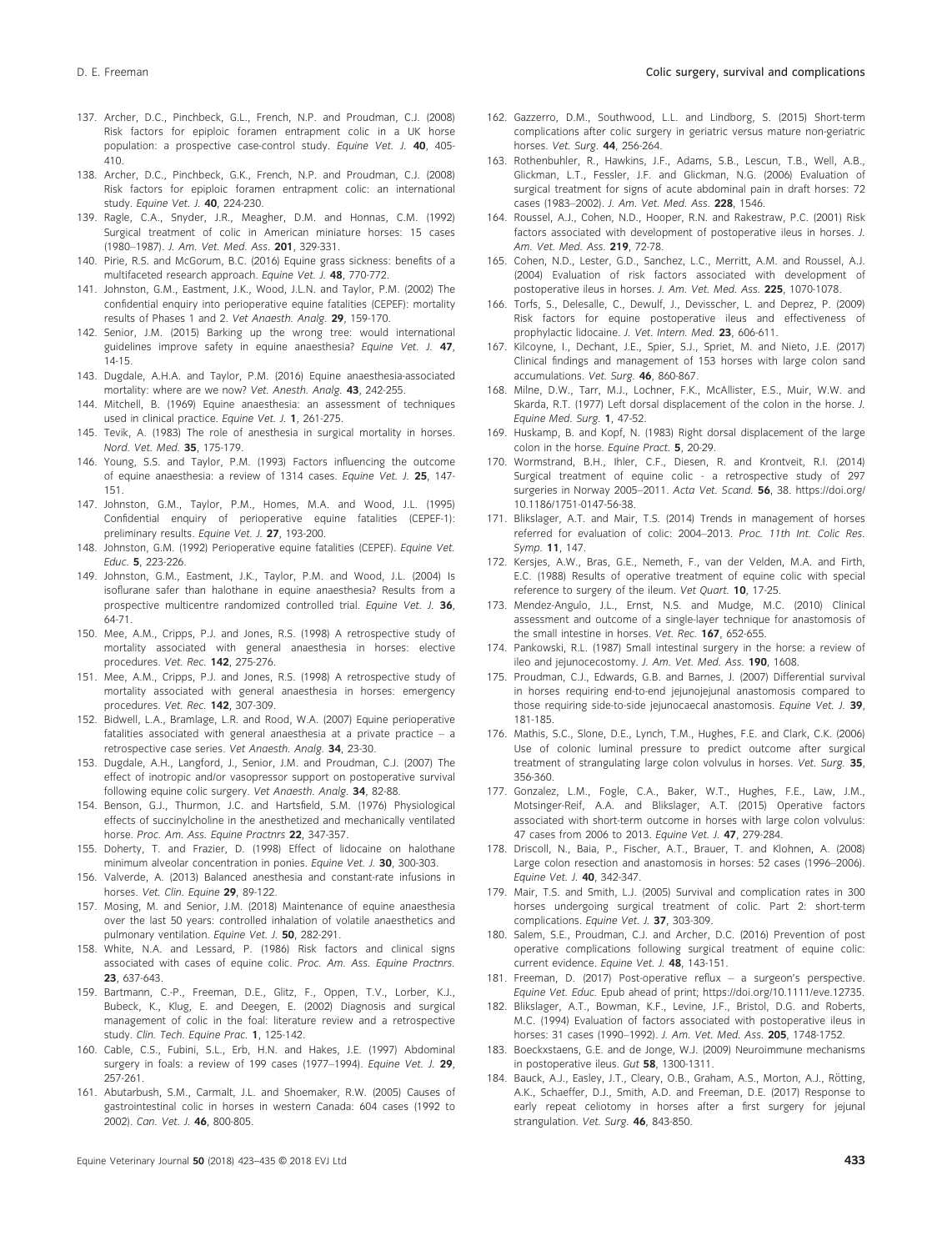- 185. Suthers, J.M., Pinchbeck, G.L., Proudman, C.J. and Archer, D.C. (2013) Survival of horses following strangulating large colon volvulus. Equine Vet. J. 45, 219-223.
- 186. Mueller, P.O.E. (2002) Advances in prevention and treatment of intraabdominal adhesions in horses. Clin. Tech. Equine Pract. 1, 163-173.
- 187. Kuebelbeck, K.L., Slone, D.E. and May, K.A. (1998) Effect of omentectomy on adhesion formation in horses. Vet. Surg. 27, 132-137.
- 188. Baxter, G.M., Broome, T.E. and Moore, J.N. (1989) Abdominal adhesions after small intestinal surgery in the horse. Vet. Surg. 18, 409-414.
- 189. Eggleston, R.B., Mueller, P.O.E., Quandt, J.E., Neuwirth, L., Harmon, B.G., Waguespack, W.R. and Rainbow, M.E. (2001) Use of a hyaluronate membrane for jejunal anastomosis in horses. Am. J. Vet. Res. 62, 1314-1319.
- 190. Eggleston, R.B. and Mueller, P.O.E. (2003) Prevention and treatment of gastrointestinal adhesions. Vet. Clin. Equine 19, 741-763.
- 191. Eggleston, R.B., Mueller, P.O., Parviainen, A.K. and Groover, E.S. (2004) Effect of carboxymethylcellulose and hyaluronate solutions on jejunal healing in horses. Am. J. Vet. Res. 65, 637-643.
- 192. Mueller, P.O., Harmon, B.G., Hay, W.P. and Amoroso, L.M. (2000) Effect of carboxymethylcellulose and a hyaluronate-carboxymethylcellulose membrane on healing of intestinal anastomoses in horses. Am. J. Vet. Res. 61, 369-374.
- 193. Mueller, P.O., Hay, W.P., Harmon, B. and Amoroso, L. (2000) Evaluation of a bioresorbable hyaluronate-carboxymethylcellulose membrane for prevention of experimentally induced abdominal adhesions in horses. Vet. Surg. 29, 48-53.
- 194. Hay, W.P., Mueller, P.O., Harmon, B. and Amoroso, L. (2001) One percent sodium carboxymethylcellulose prevents experimentally induced abdominal adhesions in horses. Vet. Surg. 30, 223-227.
- 195. Munsterman, A.S., Kottwitz, J.J. and Hanson, R.R. (2016) Meta-analysis of the effects of adhesion barriers on adhesion formation in the horse. Vet. Surg. 45, 587-595.
- 196. ten Broek, R.P., Stommel, M.W., Strik, C., van Laarhoven, C.J., Keus, F. and van Goor, H. (2014) Benefits and harms of adhesion barriers for abdominal surgery: a systematic review and meta-analysis. Lancet 48, 383.
- 197. Aristizabal, F.A., Lopes, M.A., Silva, A., Avanza, M.F. and Nieto, J.E. (2014) Evaluation of the effect of onlay mesenteric flaps on end-to-end jejunojejunostomy healing in horses. Vet. Surg. 43, 479-486.
- 198. Gandini, M. and Giusto, G. (2016) Clinical evaluation of a jejunojejunal end-to-end anastomosis with skin staples with or without coverage by a mesenteric flap. Equine Vet. Educ. 28, 181-183.
- 199. Freeman, D.E. (2016) Skin staples for end-to-end anastomosis with mesenteric onlay flap in horses. Equine Vet. Educ. 28, 184-185.
- 200. Morello, S., Southwood, L.L., Engiles, J., Slack, J., Crack, A. and Springate, C.M. (2012) Effect of intraperitoneal PERIDAN™ concentrate adhesion reduction device on clinical findings, infection, and tissue healing in an adult horse jejunojejunostomy model. Vet. Surg. 41, 568-581.
- 201. Parker, J.E., Fubini, S.L., Car, B.D. and Erb, H.N. (1987) Prevention of intraabdominal adhesions in ponies by low-dose heparin therapy. Vet. Surg. 16, 459-462.
- 202. Sullins, K.E., White, N.A., Lundin, C.S., Dabareiner, R. and Gaulin, G. (2004) Prevention of ischaemia-induced small intestinal adhesions in foals. Equine Vet. J. 36, 370-375.
- 203. Hague, B.A., Honnas, C.M., Berridge, B.R. and Easter, J.L. (1998) Evaluation of postoperative peritoneal lavage in standing horses for prevention of experimentally induced abdominal adhesions. Vet. Surg. 27, 122-126.
- 204. Malone, E., Ensink, J., Turner, T., Wilson, J., Andrews, F., Keegan, K. and Lumsden, J. (2006) Intravenous continuous infusion of lidocaine for treatment of equine ileus. Vet. Surg. 35, 60-66.
- 205. Kelmer, G. (2009) Update on treatments for endotoxemia. Vet. Clin. Equine 25, 259-270.
- 206. Dabareiner, R.M., White, N.A., Snyder, J.R., Feldman, B.F. and Donaldson, L.L. (2005) Effects of Carolina rinse solution, dimethyl sulfoxide, and the 21-aminosteroid, U-74389G, on microvascular permeability and morphology of the equine jejunum after low-flow ischemia and reperfusion. Am. J. Vet. Res. 66, 525-536.
- 207. Bates, A., Whiting, M. and Witte, T.H. (2014) The changing costs of hospital treatment for colic: a preliminary audit. In: Proceedings British Equine Veterinary Association Congress 2014, Equine Veterinary Journal Ltd, Fordham. pp 271.
- 
- 208. Lefebvre, D., Pirie, R.S., Handel, I.G., Tremaine, W.H. and Hudson, N.P.H. (2016) Clinical features and management of equine postoperative ileus (POI): survey of diplomates of the European Colleges of Equine Internal Medicine (ECEIM) and Veterinary Surgeons (ECVS). Equine Vet. J. 48, 182- 187.
- 209. Lefebvre, D., Hudson, N.P., Elce, Y.A., Blikslager, A., Divers, T.J., Handel, I.G., Tremaine, W.H. and Pirie, R.S. (2016) Clinical features and management of equine postoperative ileus (POI): survey of diplomates of the American Colleges of Veterinary Internal Medicine (ACVIM), Veterinary Surgeons (ACVS) and Veterinary Emergency and Critical Care (ACVECC). Equine Vet. J. 48, 714-719.
- 210. Milligan, M., Beard, W., Kukanich, B., Sobering, T. and Waxman, S. (2007) The effect of lidocaine on postoperative jejunal motility in normal horses. Vet. Surg. 36, 214-220.
- 211. Rusiecki, K.E., Nieto, J.E., Puchalski, S.M. and Snyder, J.R. (2008) Evaluation of continuous infusion of lidocaine on gastrointestinal tract function in normal horses. Vet. Surg. 37, 564-570.
- 212. Cook, V.L., Jones Shults, J., McDowell, M.R., Campbell, N.B., Davis, J.L., Marshall, J.F. and Blikslager, A.T. (2009) Anti-inflammatory effects of intravenously administered lidocaine hydrochloride on ischemia-injured jejunum in horses. Am. J. Vet. Res. 70, 1259-1268.
- 213. Bauck, A.G., Grosche, A., Morton, A.J., Graham, A.S., Vickroy, T.W. and Freeman, D.E. (2017) Effect of lidocaine on inflammation in equine jejunum subjected to manipulation only and remote to intestinal segments subjected to ischemia. Am. J. Vet. Res. 78, 977-989.
- 214. Cook, V.L., Jones Shults, J., McDowell, M.R., Campbell, N.B., Davis, J.L. and Blikslager, A.T. (2008) Attenuation of ischaemic injury in the equine jejunum by administration of systemic lidocaine. Equine Vet. J. 40, 353-357.
- 215. Dart, A.J., Peauroi, J.R., Hodgson, D.R. and Pascoe, J.R. (1996) Efficacy of metoclopramide for treatment of ileus in horses following small intestinal surgery: 70 cases (1989-1992). Aust. Vet. J. 74, 280-284.
- 216. Houdeshell, J.W. and Hennessey, P.W. (1977) A new nonsteroidal, antiinflammatory analgesic for horses. J. Equine Med. Surg. 1, 57-59.
- 217. Moore, J.N., Hardee, M.M. and Hardee, G.E. (1986) Modulation of arachidonic acid metabolism in endotoxic horses: comparison of flunixin meglumine, phenylbutazone, and a selective thromboxane synthetase inhibitor. Am. J. Vet. Res. 47, 110-113.
- 218. Marshall, J.F. and Blikslager, A.T. (2011) The effect of nonsteroidal antiinflammatory drugs on the equine intestine. Equine Vet. J. 43, Suppl. 39, 140-144.
- 219. Matyjaszek, S.A., Morton, A.J., Freeman, D.E., Grosche, A., Polyak, M.M. and Kuck, H. (2009) Effects of flunixin meglumine on recovery of equine colonic mucosa from ischemia. Am. J. Vet. Res. 70, 236-246.
- 220. Reisinger, K.W., Schellekens, D.H., Bosmans, J.W., Boonen, B., Hulsewe, K.W., Sastrowijoto, P., Derikx, J.P., Grootjans, J. and Poeze, M. (2017) Cyclooxygenase-2 is essential for colorectal anastomotic healing. Ann. Surg. 265, 547-554.
- 221. Bratzler, D.W. and Houck, P.M. (2004) Antimicrobial prophylaxis for surgery: an advisory statement from the national surgical infection prevention project. Clin. Infect. Dis. 38, 1706-1715.
- 222. Durward-Akhurst, S.A., Mair, T.S., Boston, R. and Dunkel, B. (2012) A comparison of two antimicrobial regimens on the prevalence of incisional infections after colic surgery. Vet. Rec. 172, 287. [https://doi.](https://doi.org/10.1136/vr.101186) [org/10.1136/vr.101186](https://doi.org/10.1136/vr.101186).
- 223. Hackett, E.S. and Hassel, D.M. (2009) Colic: nonsurgical complications. Vet. Clin. Equine 24, 535-555.
- 224. Van Eps, A.W. and Orsini, J.A. (2016) A comparison of seven methods for continuous therapeutic cooling of the equine digit. Equine Vet. J. 48, 120-124.
- 225. van Eps, A.W., Pollitt, C.C., Underwood, C., Medina-Torres, C.E., Goodwin, W.A. and Belknap, J.K. (2014) Continuous digital hypothermia initiated after the onset of lameness prevents lamellar failure in the oligofructose laminitis model. Equine Vet. J. 46, 625-630.
- 226. Freeman, D.E. and Grosche, A. (2012) Ischemia in equine intestine mechanisms of injury and methods of repair. Pferdeheilkunde 28, 366-387.
- 227. Merritt, A.M. (2003) The equine stomach: a personal perspective (1963– 2003). Proc. Am. Ass. Equine Pract. 49, 75-102.
- 228. Dukti, S.A., Perkins, S., Murphy, J., Barr, B., Boston, R., Southwood, L.L. and Bernard, W. (2006) Prevalence of gastric squamous ulceration in horses with abdominal pain. Equine Vet. J. 38, 347-349.